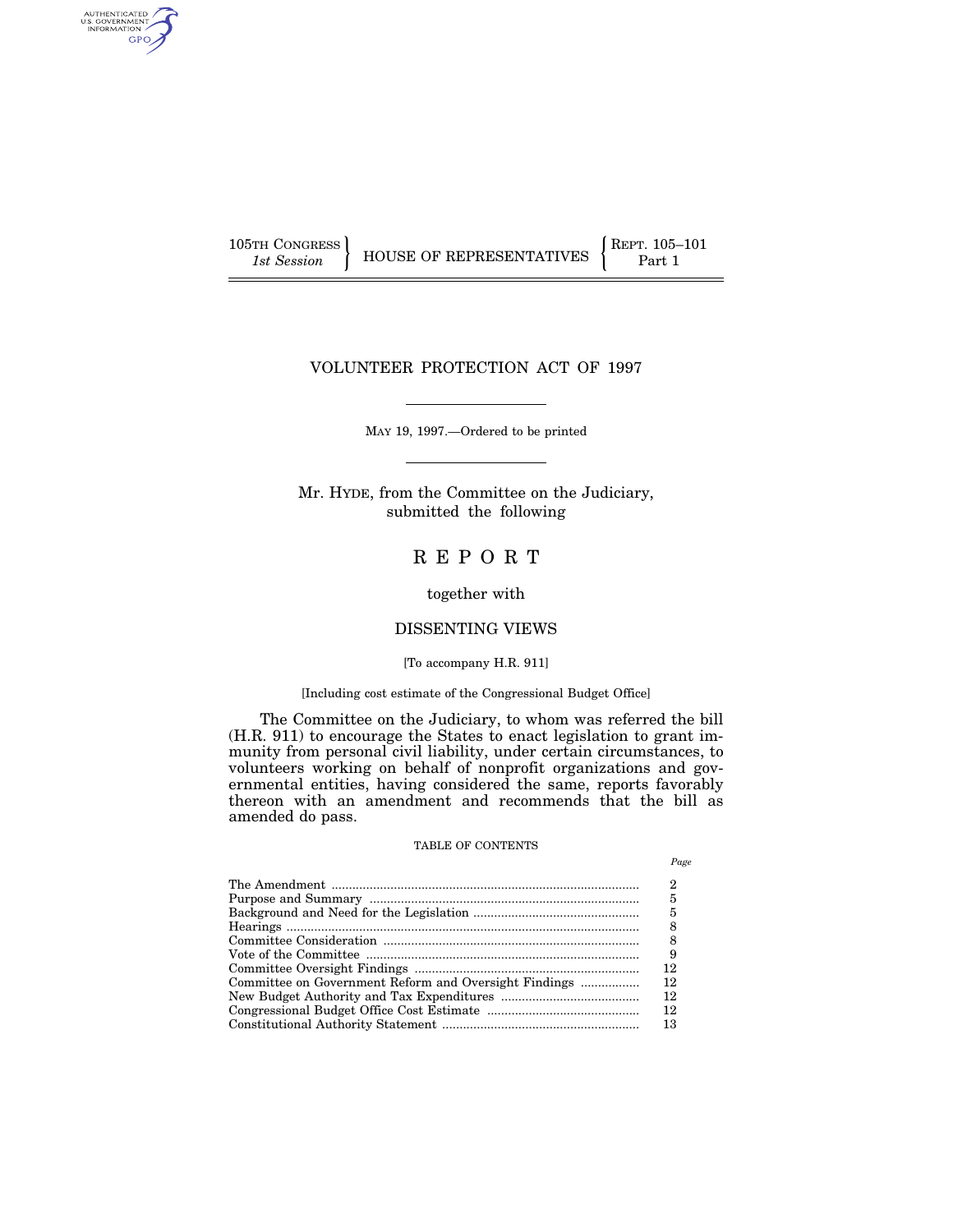| 13 |
|----|
| 17 |

#### The amendment is as follows:

Strike out all after the enacting clause and insert in lieu thereof the following:

#### **SECTION 1. SHORT TITLE.**

This Act may be cited as the ''Volunteer Protection Act of 1997''.

#### **SEC. 2. FINDINGS AND PURPOSE.**

(a) FINDINGS.—The Congress finds and declares that—

(1) the willingness of volunteers to offer their services is deterred by the potential for liability actions against them;

(2) as a result, many nonprofit public and private organizations and governmental entities, including voluntary associations, social service agencies, educational institutions, and other civic programs, have been adversely affected by the withdrawal of volunteers from boards of directors and service in other capacities;

(3) the contribution of these programs to their communities is thereby di-minished, resulting in fewer and higher cost programs than would be obtainable if volunteers were participating;

(4) because Federal funds are expended on useful and cost-effective social service programs, many of which are national in scope, depend heavily on volunteer participation, and represent some of the most successful public-private partnerships, protection of volunteerism through clarification and limitation of the personal liability risks assumed by the volunteer in connection with such participation is an appropriate subject for Federal legislation;

(5) services and goods provided by volunteers and nonprofit organizations would often otherwise be provided by private entities that operate in interstate commerce;

(6) due to high liability costs and unwarranted litigation costs, volunteers and nonprofit organizations face higher costs in purchasing insurance, through interstate insurance markets, to cover their activities; and

(7) clarifying and limiting the liability risk assumed by volunteers is an appropriate subject for Federal legislation because—

(A) of the national scope of the problems created by the legitimate fears of volunteers about frivolous, arbitrary, or capricious lawsuits;

(B) the citizens of the United States depend on, and the Federal Government expends funds on, and provides tax exemptions and other consideration to, numerous social programs that depend on the services of volunteers;

(C) it is in the interest of the Federal Government to encourage the continued operation of volunteer service organizations and contributions of volunteers because the Federal Government lacks the capacity to carry out all of the services provided by such organizations and volunteers; and

(D)(i) liability reform for volunteers, will promote the free flow of goods and services, lessen burdens on interstate commerce and uphold constitutionally protected due process rights; and

(ii) therefore, liability reform is an appropriate use of the powers contained in article 1, section 8, clause 3 of the United States Constitution, and the fourteenth amendment to the United States Constitution.

(b) PURPOSE.—The purpose of this Act is to promote the interests of social service program beneficiaries and taxpayers and to sustain the availability of programs, nonprofit organizations, and governmental entities that depend on volunteer contributions by reforming the laws to provide certain protections from liability abuses related to volunteers serving nonprofit organizations and governmental entities.

#### **SEC. 3. PREEMPTION AND ELECTION OF STATE NONAPPLICABILI**

(a) PREEMPTION.—This Act preempts the laws of any State to the extent that such laws are inconsistent with this Act, except that this Act shall not preempt any State law that provides additional protection from liability relating to volunteers or to any category of volunteers in the performance of services for a nonprofit organization or governmental entity.

(b) ELECTION OF STATE REGARDING NONAPPLICABILITY.—This Act shall not apply to any civil action in a State court against a volunteer in which all parties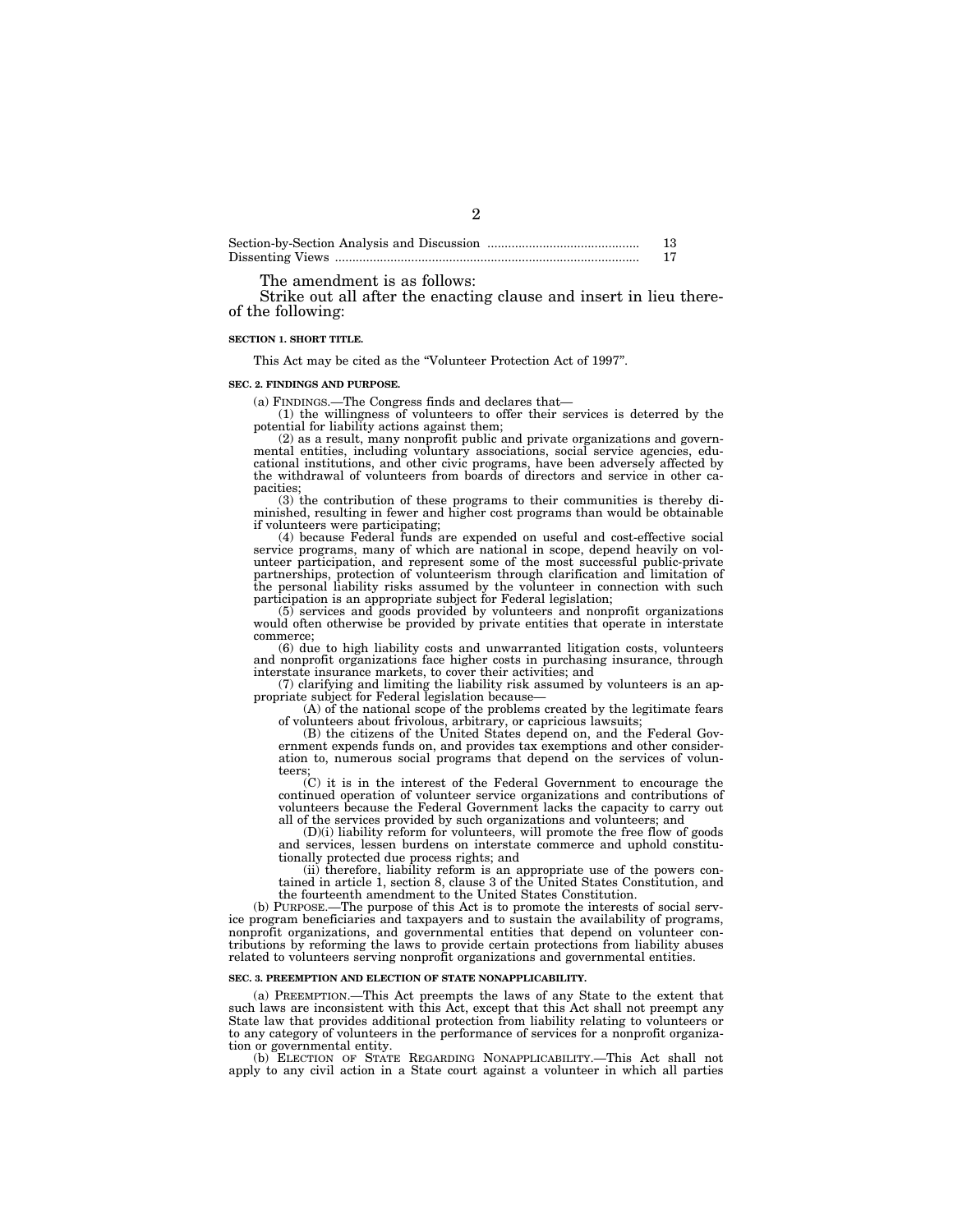are citizens of the State if such State enacts a statute in accordance with State requirements for enacting legislation—

(1) citing the authority of this subsection;

(2) declaring the election of such State that this Act shall not apply, as of a date certain, to such civil action in the State; and

(3) containing no other provisions.

#### **SEC. 4. LIMITATION ON LIABILITY FOR VOLUNTEERS.**

(a) LIABILITY PROTECTION FOR VOLUNTEERS.—Except as provided in subsections (b) and (d), no volunteer of a nonprofit organization or governmental entity shall be liable for harm caused by an act or omission of the volunteer on behalf of the organization or entity if—

(1) the volunteer was acting within the scope of the volunteer's responsibilities in the nonprofit organization or governmental entity at the time of the act or omission;

(2) if appropriate or required, the volunteer was properly licensed, certified, or authorized by the appropriate authorities for the activities or practice in the State in which the harm occurred, where the activities were or practice was undertaken within the scope of the volunteer's responsibilities in the nonprofit organization or governmental entity;

(3) the harm was not caused by willful or criminal misconduct, gross negligence, reckless misconduct, or a conscious, flagrant indifference to the rights or safety of the individual harmed by the volunteer; and

(4) the harm was not caused by the volunteer operating a motor vehicle, vessel, aircraft, or other vehicle for which the State requires the operator or the owner of the vehicle, craft, or vessel to—

(A) possess an operator's license; or

(B) maintain insurance.

(b) CONCERNING RESPONSIBILITY OF VOLUNTEERS TO ORGANIZATIONS AND ENTI-TIES.—Nothing in this section shall be construed to affect any civil action brought by any nonprofit organization or any governmental entity against any volunteer of such organization or entity.

(c) NO EFFECT ON LIABILITY OF ORGANIZATION OR ENTITY.—Nothing in this section shall be construed to affect the liability of any nonprofit organization or governmental entity with respect to harm caused to any person.

(d) EXCEPTIONS TO VOLUNTEER LIABILITY PROTECTION.—If the laws of a State limit volunteer liability subject to one or more of the following conditions, such conditions shall not be construed as inconsistent with this section:

(1) A State law that requires a nonprofit organization or governmental entity to adhere to risk management procedures, including mandatory training of volunteers.

(2) A State law that makes the organization or entity liable for the acts or omissions of its volunteers to the same extent as an employer is liable for the acts or omissions of its employees.

(3) A State law that makes a limitation of liability inapplicable if the civil action was brought by an officer of a State or local government pursuant to State or local law.

(4) A State law that makes a limitation of liability applicable only if the nonprofit organization or governmental entity provides a financially secure source of recovery for individuals who suffer harm as a result of actions taken by a volunteer on behalf of the organization or entity. A financially secure source of recovery may be an insurance policy within specified limits, comparable coverage from a risk pooling mechanism, equivalent assets, or alternative arrangements that satisfy the State that the organization or entity will be able to pay for losses up to a specified amount. Separate standards for different types of liability exposure may be specified.

(e) LIMITATION ON PUNITIVE DAMAGES BASED ON THE ACTIONS OF VOLUN-TEERS.—

(1) GENERAL RULE.—Punitive damages may not be awarded against a volunteer in an action brought for harm based on the action of a volunteer acting within the scope of the volunteer's responsibilities to a nonprofit organization or governmental entity unless the claimant establishes by clear and convincing evidence that the harm was proximately caused by an action of such volunteer which constitutes willful or criminal misconduct, or a conscious, flagrant indifference to the rights or safety of the individual harmed.

(2) CONSTRUCTION.—Paragraph (1) does not create a cause of action for punitive damages and does not preempt or supersede any Federal or State law to the extent that such law would further limit the award of punitive damages.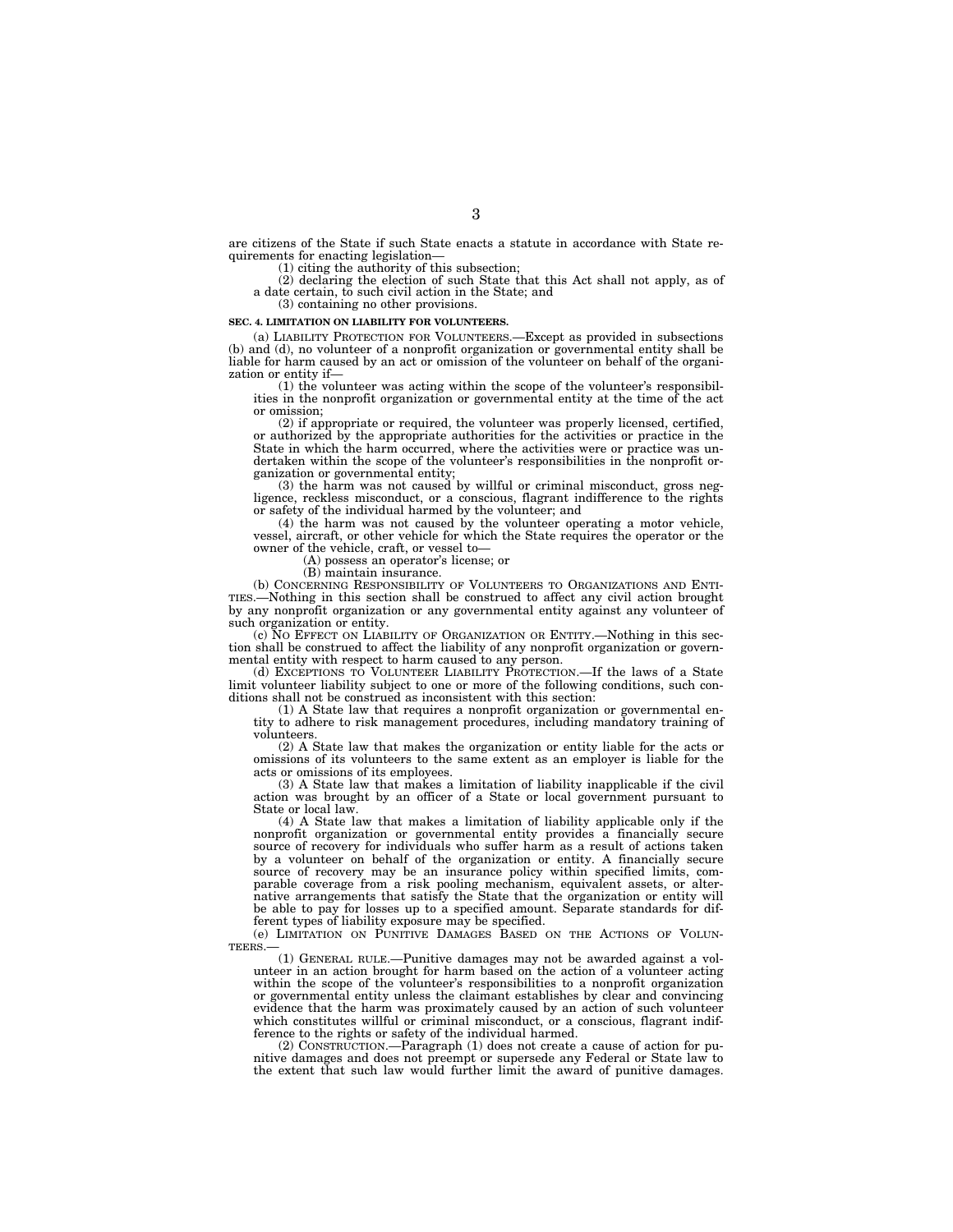(f) EXCEPTIONS TO LIMITATIONS ON LIABILITY.—

(1) IN GENERAL.—The limitations on the liability of a volunteer under this Act shall not apply to any misconduct that—

(A) constitutes a crime of violence (as that term is defined in section 16 of title 18, United States Code) or act of international terrorism (as that term is defined in section 2331 of title 18) for which the defendant has been convicted in any court;

(B) constitutes a hate crime (as that term is used in the Hate Crime Statistics Act (28 U.S.C. 534 note));

(C) involves a sexual offense, as defined by applicable State law, for which the defendant has been convicted in any court;

(D) involves misconduct for which the defendant has been found to have violated a Federal or State civil rights law; or

(E) where the defendant was under the influence (as determined pursuant to applicable State law) of intoxicating alcohol or any drug at the time of the misconduct.

(2) RULE OF CONSTRUCTION.—Nothing in this subsection shall be construed to effect subsection (a)(3) or (e).

#### **SEC. 5. LIABILITY FOR NONECONOMIC LOSS.**

(a) GENERAL RULE.—In any civil action against a volunteer, based on an action of a volunteer acting within the scope of the volunteer's responsibilities to a nonprofit organization or governmental entity, the liability of the volunteer for noneconomic loss shall be determined in accordance with subsection (b).

(b) AMOUNT OF LIABILITY.

(1) IN GENERAL.—Each defendant who is a volunteer, shall be liable only for the amount of noneconomic loss allocated to that defendant in direct proportion to the percentage of responsibility of that defendant (determined in accordance with paragraph  $(2)$  for the harm to the claimant with respect to which that defendant is liable. The court shall render a separate judgment against each defendant in an amount determined pursuant to the preceding sentence.

(2) PERCENTAGE OF RESPONSIBILITY.—For purposes of determining the amount of noneconomic loss allocated to a defendant who is a volunteer under this section, the trier of fact shall determine the percentage of responsibility of that defendant for the claimant's harm.

#### **SEC. 6. DEFINITIONS.**

For purposes of this Act:

(1) ECONOMIC LOSS.—The term ''economic loss'' means any pecuniary loss resulting from harm (including the loss of earnings or other benefits related to employment, medical expense loss, replacement services loss, loss due to death, burial costs, and loss of business or employment opportunities) to the extent recovery for such loss is allowed under applicable State law.

(2) HARM.—The term ''harm'' includes physical, nonphysical, economic, and noneconomic losses.

(3) NONECONOMIC LOSSES.—The term ''noneconomic losses'' means losses for physical and emotional pain, suffering, inconvenience, physical impairment, mental anguish, disfigurement, loss of enjoyment of life, loss of society and companionship, loss of consortium (other than loss of domestic service), hedonic damages, injury to reputation and all other nonpecuniary losses of any kind or nature.

(4) NONPROFIT ORGANIZATION.—The term ''nonprofit organization'' means—

(A) any organization which is described in section  $501(c)(3)$  of the Internal Revenue Code of 1986 and exempt from tax under section 501(a) of such Code and which does not practice any action which constitutes a hate crime referred to in subsection  $(b)(1)$  of the first section of the Hate Crime Statistics Act (28 U.S.C. 534 note); or

(B) any not-for-profit organization which is organized and conducted for public benefit and operated primarily for charitable, civic, educational, religious, welfare, or health purposes and which does not practice any action which constitutes a hate crime referred to in subsection (b)(1) of the first section of the Hate Crime Statistics Act (28 U.S.C. 534 note).

(5) STATE.—The term ''State'' means each of the several States, the District of Columbia, the Commonwealth of Puerto Rico, the Virgin Islands, Guam, American Samoa, the Northern Mariana Islands, any other territory or possession of the United States, or any political subdivision of any such State, territory, or possession.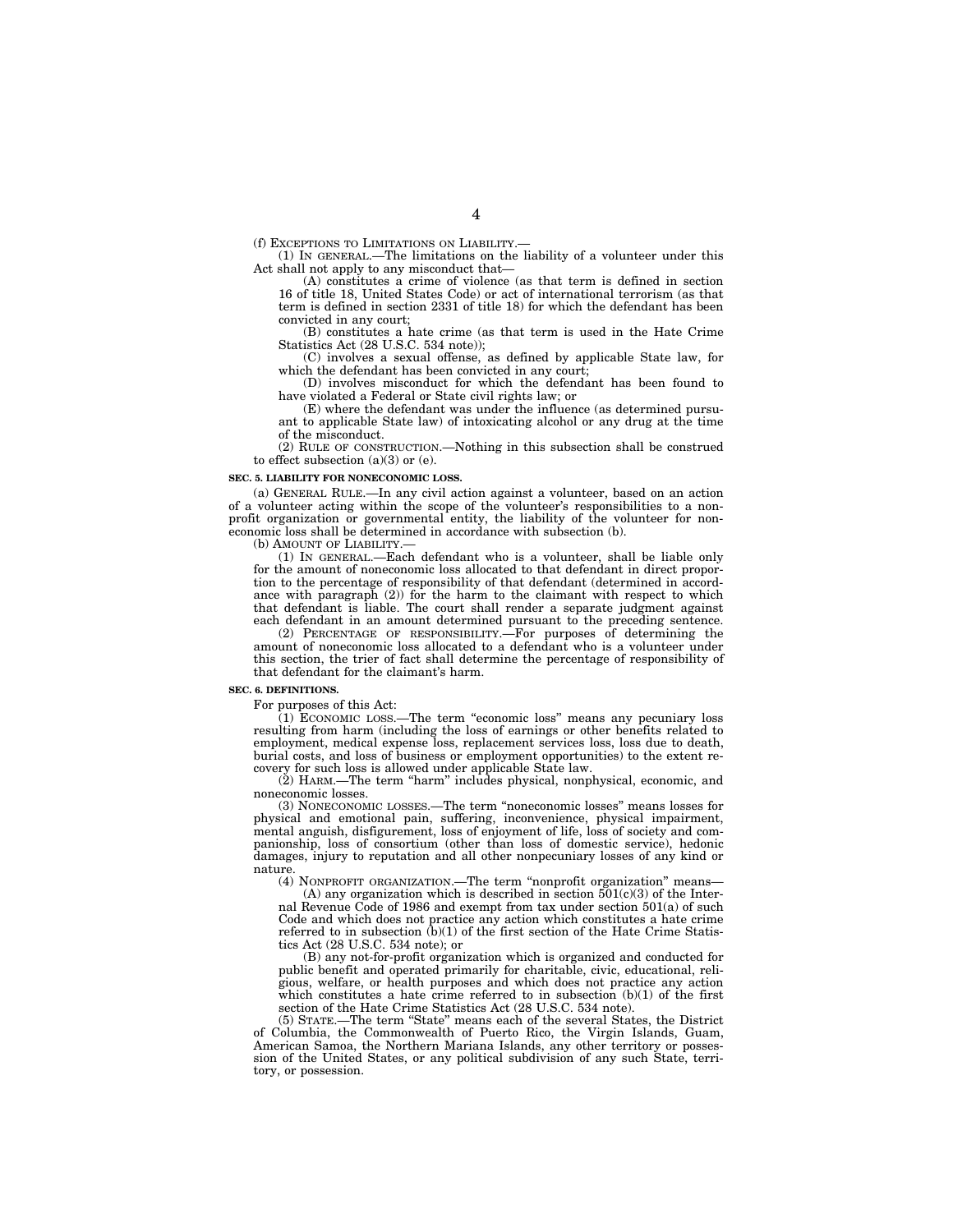(6) VOLUNTEER.—The term ''volunteer'' means an individual performing services for a nonprofit organization or a governmental entity who does not receive—

(A) compensation (other than reasonable reimbursement or allowance for expenses actually incurred); or

(B) any other thing of value in lieu of compensation,<br>in excess of \$500 per year, and such term includes a volunteer serving as a director, officer, trustee, or direct service volunteer.

#### **SEC. 7. EFFECTIVE DATE.**

(a) IN GENERAL.—This Act shall take effect 90 days after the date of enactment of this Act.

(b) APPLICATION.—This Act applies to any claim for harm caused by an act or omission of a volunteer where that claim is filed on or after the effective date of this Act but only if the harm that is the subject of the claim or the conduct that caused such harm occurred after such effective date.

#### PURPOSE AND SUMMARY

The Volunteer Protection Act promotes the interests of social services program beneficiaries and taxpayers, and sustains the availability of programs, nonprofit organizations, and governmental entities that depend on volunteer contributions. The Act accomplishes this by providing volunteers serving nonprofit organizations and governmental entities reasonable protections from liability.

H.R. 911, as amended, immunizes a volunteer from liability for harm caused by ordinary negligence, and prohibits the recovery of punitive damages unless the volunteer's conduct was willful, criminal, or in conscious flagrant indifference to the rights or safety of the claimant. It also provides that a volunteer's liability for noneconomic damages will be limited to the proportion of harm for which that volunteer is found liable. These modest limitations are intended to remove a significant barrier—the fear of unreasonable legal liability—to inducing individuals to volunteer their time to charitable endeavors.

### BACKGROUND AND NEED FOR THE LEGISLATION

Volunteer service has become a high risk venture. Our ''sue happy'' legal culture has ensnared those selfless individuals who help worthy organizations and institutions through volunteer service. The proliferation of these types of lawsuits is proof that no good deed goes unpunished.

The litigation craze is hurting the spirit of volunteerism that is an integral part of American society. From school chaperones to Girl Scout and Boy Scout troop leaders to Big Brothers and Big Sisters, volunteers perform valuable services. But rather than thanking these volunteers, our current legal system allows them to be dragged into court and subjected to needless and unfair lawsuits. In most instances the volunteer is ultimately found not liable, but the potential for unwarranted lawsuits creates an atmosphere where too many people are pointing fingers and too few remain willing to offer a helping hand.

The need for relief from these debilitating lawsuits has increased over the last two decades. Until the mid-1980's, the number of lawsuits filed against volunteers might have been counted on one hand. Although the law permitted such suits, in practice very few were filed. Volunteers had little reason to worry about personal liability. In the last two decades, however, the number of suits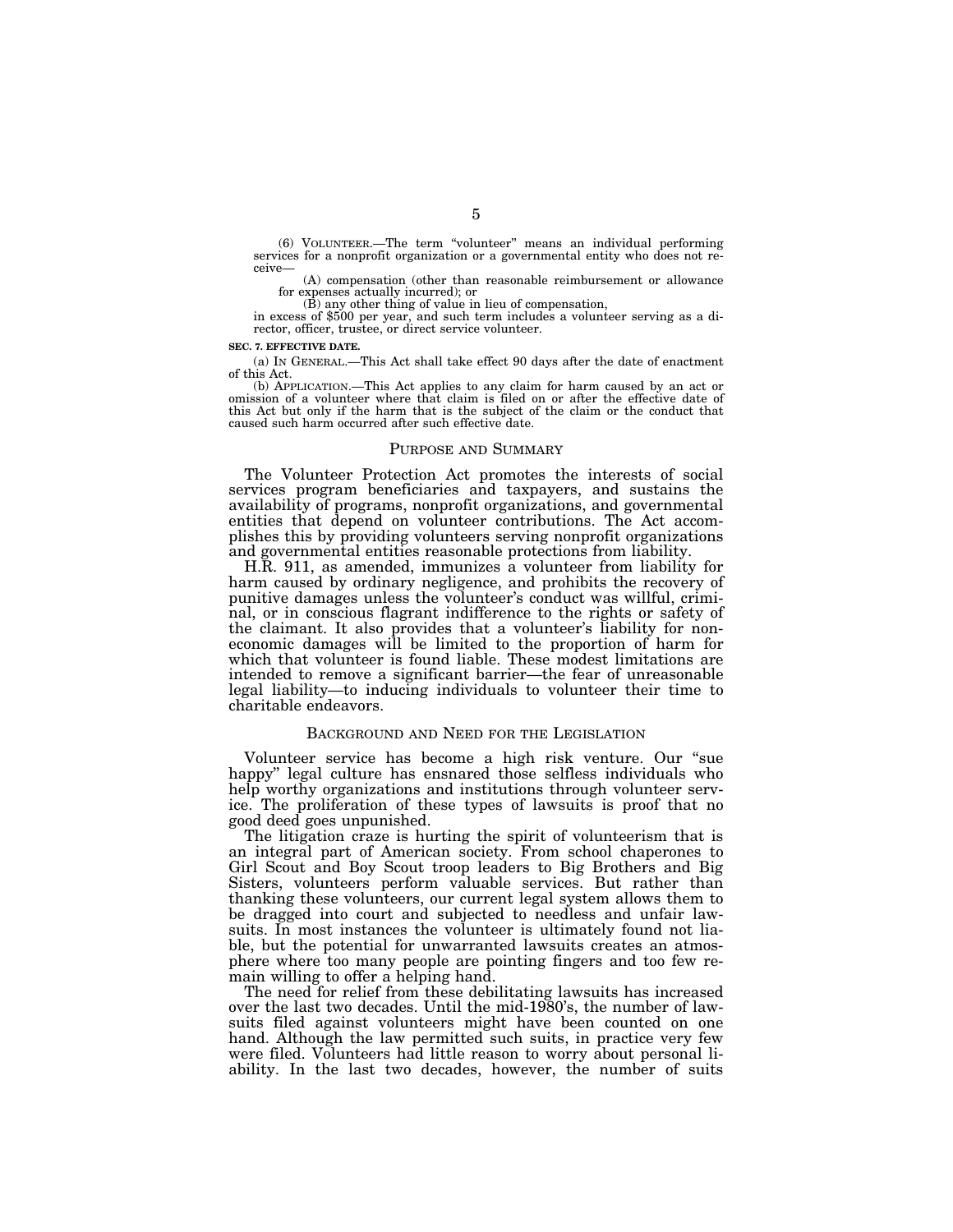against volunteers has increased substantially, and those suits have drawn national media attention. The fear of being sued has had an impact on volunteerism, in that it has caused non-profit organizations to stop offering certain types of programs, caused potential volunteers to stay home, and led to an increase in the cost of insurance against potential verdicts.

The effect of this increase in litigation—and the media attention it has drawn—has been to dampen the willingness of people to give of their time to charity. Statistics show that the rates at which people volunteer are on the decline, particularly in categories where longstanding commitments are required. According to a report by the Independent Sector, a national coalition of 800 organizations, the percentage of Americans volunteering dropped from 54 percent in 1989 to 51 percent in 1991 and 48 percent in 1993. The Gallup organization studied volunteerism and found, in a study titled ''Liability Crisis and the Use of Volunteers of Nonprofit Associations'' that approximately 1 in 10 nonprofit organizations has experienced the resignation of a volunteer due to liability concerns. Gallup also found that 1 in 6 volunteers reported withholding services due to a fear of exposure to liability suits. And, 1 of 7 nonprofit agencies had eliminated one or more of their valuable programs because of exposure to lawsuits.

The increase in liability concerns is also evidenced by the increase in the liability insurance costs of nonprofit organizations. The average reported increase for insurance premiums for nonprofits over the period 1985–1988 was 155%. One in eight organizations reported an increase of over 300%. Little League Baseball reports the liability rate for a league increased from \$75 to \$795 in just 5 years. In fact, the Little League's major expenditure is not bats and balls, but the cost of obtaining insurance against liability. Many leagues cannot pay the \$795 needed, so they operate their programs without coverage or discontinue the program altogether.

It is sometimes difficult to quantify exactly how much of an organization's time and money is spent on liability protection. However, the Executive Director of the Girl Scout Council of Washington, D.C., said in a February 1995 letter that ''locally we must sell 87,000 boxes of . . . Girl Scout cookies each year to pay for liability insurance.'' And Charles Kolb of the United Way reports that insurance deductibles for his organization fall into the range of \$25,000–30,000 a year. At three or four lawsuits a year, that diverts \$100,000 or more from charitable programs.

It is not enough to leave it to the States to solve this problem. Volunteerism is a national activity and the decline in volunteerism is a national concern. And in many cases, volunteer activities cross state lines. Even a local group may operate across state lines. A Boy Scout troop in Georgia may go on an outing in Tennessee or Alabama. A Little League team might routinely play games in Virginia, Maryland and the District of Columbia. A meals-on-wheels volunteer might daily deliver meals in Kansas City, Kansas, and Kansas City, Missouri. In emergency situations and disasters, such as hurricanes or the floods in our upper Midwest states, volunteers come from many states.

Although every state now has a law pertaining specifically to legal liability of at least some types of volunteers, many volunteers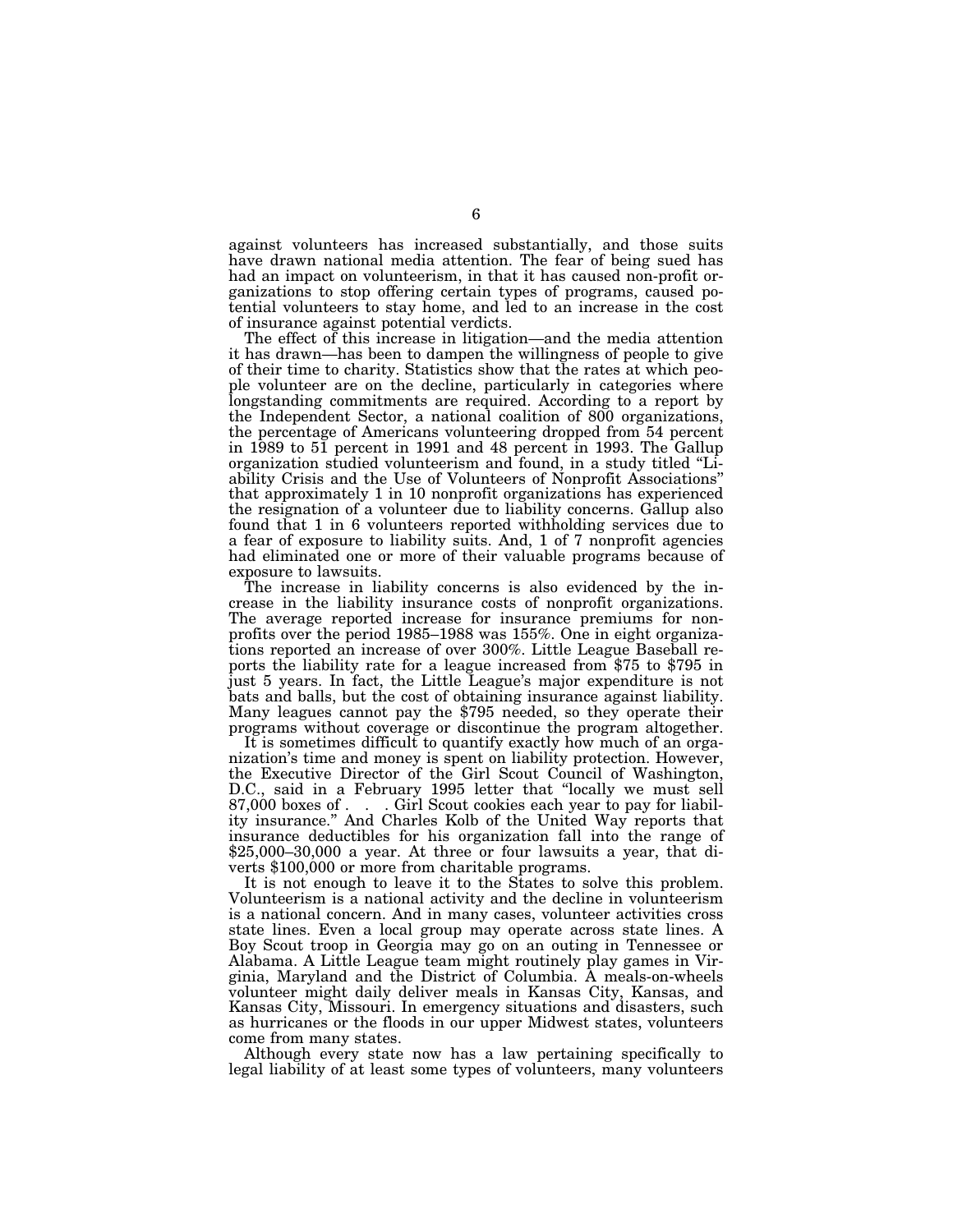remain fully liable for any harm they cause, and all volunteers remain liable for some actions. Only about half of the states protect volunteers other than officers and directors. Moreover, every volunteer protection statute has exceptions. As a result, state volunteer protection statutes are patchwork and inconsistent. In many states, the volunteer leaders are granted immunity while the direct service providers remain exposed. Substantially different civil justice standards apply to volunteers of the same organization, providing the same services, depending on the state in which the service is delivered. This inconsistency hinders national organizations from accurately advising their local chapters on volunteer liability and risk management guidelines.

This current hodgepodge of State laws has not provided the buffer against liability that volunteers need and deserve. The very minimum amount of protection—the freedom from suit because of honest mistakes, or ordinary negligence, is not the rule. In some States the law provides little or no protection for the volunteer, and in others the law protects only certain kinds of volunteers. Certainly there is no consistency across State borders. Charities, especially small charities, do not have the resources to determine the differences in state laws affecting them so they can advise their volunteers accordingly, or implement risk management programs adequate to meet them. National nonprofit organizations are particularly burdened by these inconsistent rules, since they are unable to develop uniform management techniques which will be suitable for their volunteers, regardless of where the volunteer serves.

The patchwork quality of State volunteer liability laws also has a negative effect on the cost of insurance. Because of the small size of the market for volunteer liability insurance, insurers do not differentiate among the States. Thus, regardless of the State in which organization operates, and how broad or how narrow the relevant State volunteer protection law, the price for insurance will be the same. This means that not only are nonprofit organizations forced to use their scarce resources to pay for insurance, but that those in States where the law is protective are forced to vastly overpay if they wish to obtain coverage at all.

The Committee heard repeatedly from witnesses, such as representatives of the Big Brother/Big Sister Foundation, the American Diabetes Association, and Habitat for Humanity, of the many negative consequences the current volunteer liability system has on the delivery of charitable services to the community. The fear of litigation prevents these organizations from successfully recruiting volunteers, which in turn requires the organization to either expend funds to hire employees, or to reduce the level of services it provides.

H.R. 911, the Volunteer Protection Act of 1997, addresses all of these concerns. As introduced by Congressman John Porter, the bill provided incentives to states to enact legislation which would eliminate tort liability of any volunteer if  $(1)$  the volunteer was acting in good faith and within the scope of the volunteer's official functions and duties within volunteer organization, and (2) the damage or injury at issue was not caused by the volunteer's willful and wanton misconduct. A State which could certify within two years of enactment that it had adopted such reforms would have been en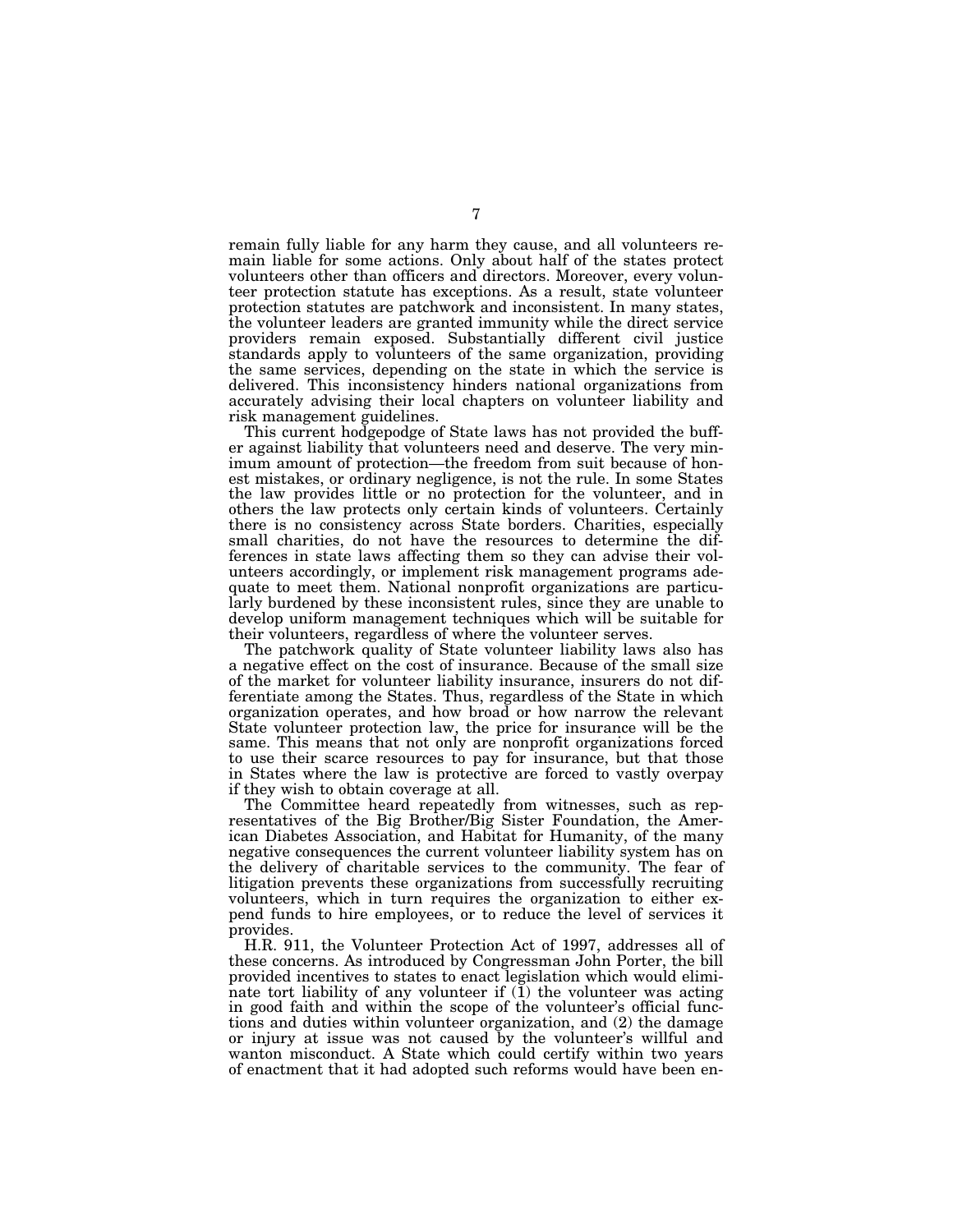titled to an additional one percent allotment in the State's Social Services Block Grant award.

Based on the testimony of many witnesses of the need for uniform national standards governing volunteer liability, the Committee adopted an amendment in the nature of a substitute which takes a more direct approach to the problem. H.R. 911, as amended, preempts State law to provide that volunteers would not be liable for harm if (1) they were acting in the scope the volunteer activity, (2) they were properly licensed (if necessary), (3) the harm was not caused by willful or criminal misconduct, gross negligence, reckless misconduct, or a conscious, flagrant indifference to the rights or safety of the claimant, and (4) the harm was not caused by the volunteer operating a vehicle.

In addition, H.R. 911 as amended does not allow punitive damages to be awarded against a volunteer unless the harm was caused by willful or criminal misconduct, or a conscious, flagrant indifference to the rights or safety of the claimant. In a suit against a volunteer, the volunteer's liability for noneconomic damages would be several but not joint.

H.R. 911 does allow the States to opt out of coverage under certain circumstances. It also specifies certain conditions and restrictions which a state could impose without being inconsistent with the Act. It further exempts from coverage any misconduct which constitutes a crime of violence, an act of international terrorism, a hate crime, a sexual offense, a violation of a civil rights law, or where the volunteer was under the influence of drugs or alcohol.

### **HEARINGS**

The Full Committee held a hearing on H.R. 911 and related bill H.R. 1167 on April 23, 1997. Testimony was received from Speaker Newt Gingrich, Congressman John Porter of Illinois, Senator Paul Coverdell of Georgia, Senator Mitch McConnell of Kentucky, Senator John Ashcroft of Missouri, Senator Rick Santorum of Pennsylvania, Lynn Swann, National Spokesman, Big Brothers/Big Sisters of America, Conrad Teitell, Esq., on behalf of the American Council on Gift Annuities, Terry Orr, The Orr Company, Robert Goodwin, President and CEO, Points of Light Foundation, Fred Hanzalek, American Society of Mechanical Engineers, John Graham, CEO, American Diabetes Association (also on behalf of the American Society of Association Executives), Andrew Popper, Professor, Washington College of Law, American University, Charles Tremper, Senior Vice President, American Association of Homes and Services for the Aging, and Dr. Thomas Jones, Habitat for Humanity. In the 104th Congress, the Full Committee also held a hearing on H.R. 911 (the bill carried the same number in the preceding Congress), on February 27 and 28, 1996.

#### COMMITTEE CONSIDERATION

On May 13, 1997, the Committee met in open session and ordered reported the bill H.R. 911, with amendment, by a recorded vote of 20 ayes to 7 nays, a quorum being present.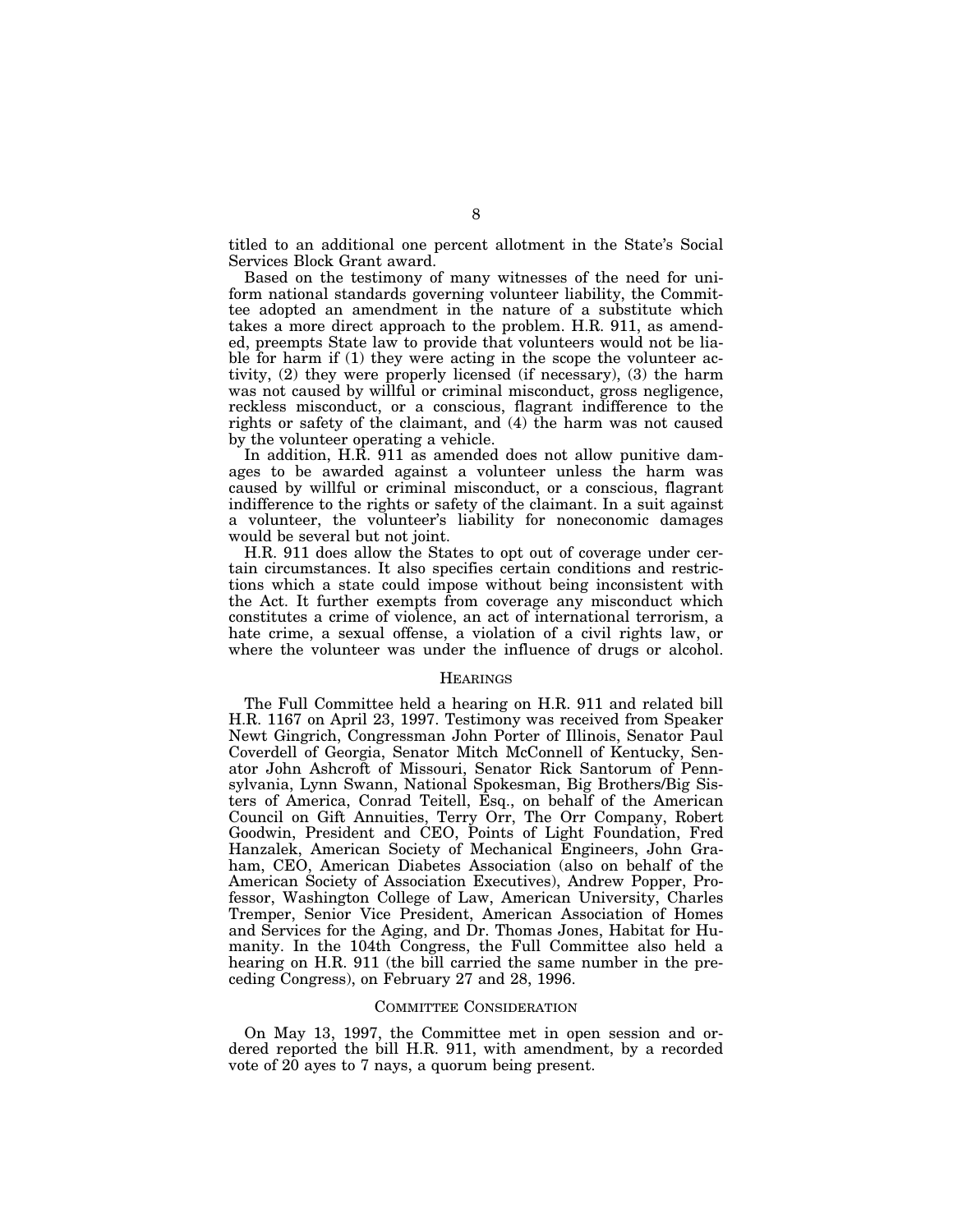### VOTE OF THE COMMITTEE

The Committee considered the following amendments with recorded votes:

Mr. Conyers offered an amendment to the Inglis amendment in the nature of a substitute which would have allowed the States to elect to apply limitations on volunteer liability in exchange for an additional amount of federal funding. The amendment was defeated by a vote of 5 ayes to 21 nays.

| Ayes | Nays | Present |
|------|------|---------|
|      |      |         |
|      | χ    |         |
|      | χ    |         |
|      | χ    |         |
|      | χ    |         |
|      |      |         |
|      | χ    |         |
|      | χ    |         |
|      | χ    |         |
|      | χ    |         |
|      | χ    |         |
|      | χ    |         |
|      | χ    |         |
|      | χ    |         |
|      |      |         |
|      | X    |         |
|      | χ    |         |
|      |      |         |
|      | X    |         |
|      |      |         |
| x    |      |         |
|      | X    |         |
|      |      |         |
|      |      |         |
|      |      |         |
| χ    |      |         |
| x    |      |         |
|      | X    |         |
|      | X    |         |
| X    |      |         |
|      |      |         |
|      |      |         |
| x    |      |         |
|      | X    |         |
|      | χ    |         |
|      | χ    |         |
|      |      |         |
| 5    | 21   |         |

ROLLCALL NO. 1

Mr. Scott offered an amendment to the Inglis amendment in the nature of a substitute which would make the Act effective only as to claims where the harm that is the subject of the claim or the conduct that caused the harm occurred after the effective date. The amendment was adopted by a vote of 22 ayes to 4 nays.

ROLLCALL NO. 2

|                                  | Ayes | Navs | Present |
|----------------------------------|------|------|---------|
| Mr. Sensenbrenner<br>Mr McCollum |      |      |         |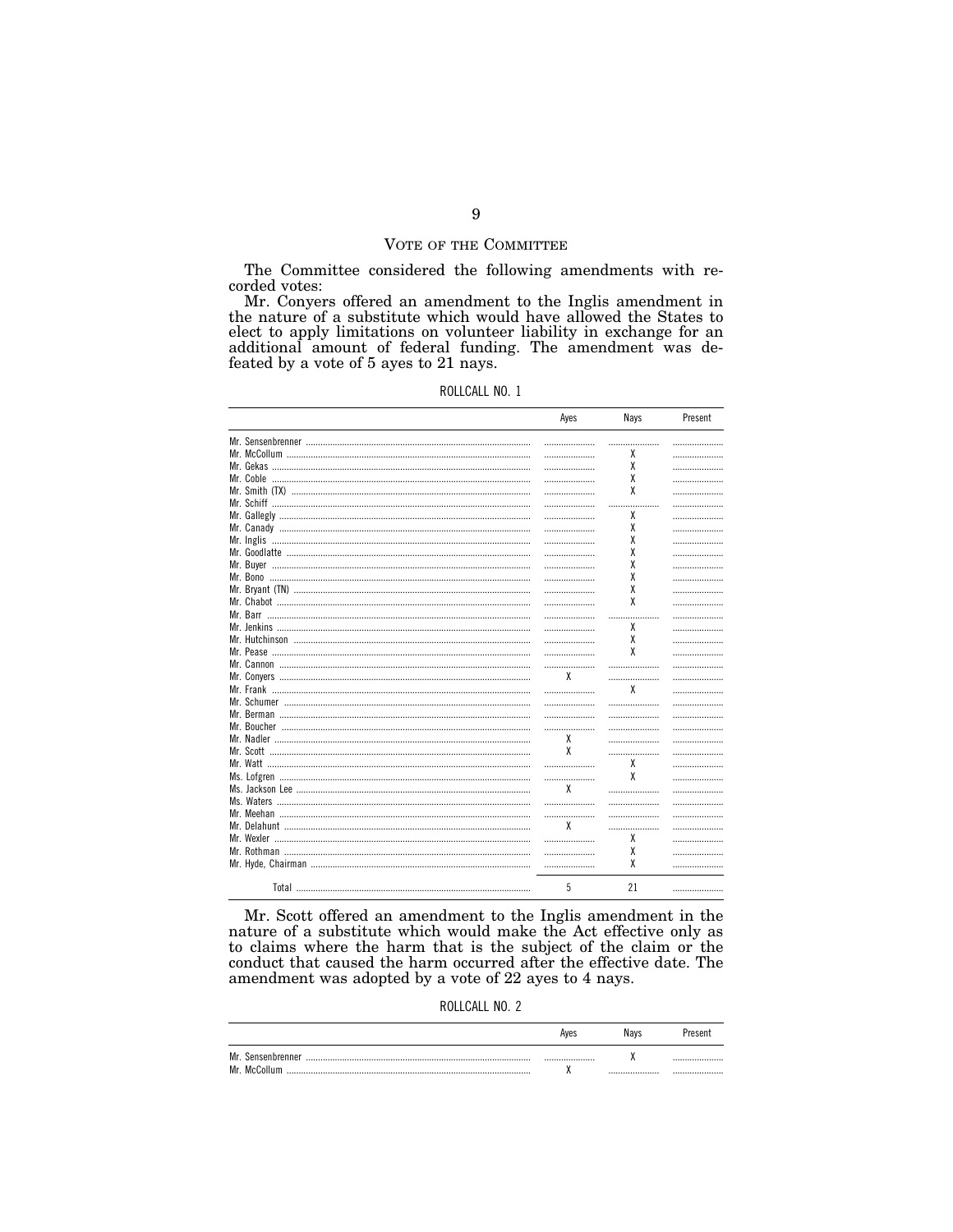ROLLCALL NO. 2-Continued

|                                                | Ayes   | Nays | Present |
|------------------------------------------------|--------|------|---------|
|                                                | X      |      |         |
|                                                | X      |      |         |
| Mr. Smith (TX) ………………………………………………………………………………… | χ      |      |         |
|                                                | .      |      |         |
|                                                | X      |      |         |
|                                                | X      |      |         |
|                                                |        | X    |         |
|                                                | .      |      |         |
|                                                | χ      |      |         |
|                                                | X      |      |         |
|                                                | χ      |      |         |
|                                                | χ      |      |         |
|                                                |        | X    |         |
|                                                |        |      |         |
|                                                | X      |      |         |
|                                                | X      |      |         |
|                                                | χ      |      |         |
|                                                | .<br>. |      |         |
|                                                | X      |      |         |
|                                                | X      |      |         |
|                                                |        |      |         |
|                                                |        |      |         |
|                                                |        |      |         |
|                                                |        |      |         |
|                                                | X      |      |         |
|                                                | X      |      |         |
|                                                | χ      |      |         |
|                                                | χ      |      | .       |
|                                                |        |      |         |
|                                                | .      |      |         |
|                                                | X      |      |         |
|                                                | χ      |      |         |
|                                                | χ      |      |         |
|                                                |        | X    |         |
|                                                |        |      |         |
|                                                | 22     | 4    | .       |

Mr. Watt offered an amendment to the Inglis amendment in the nature of a substitute which would have required an affirmative vote of a state legislature before the terms of the Act would be effective in that state. The am

ROLLCALL NO. 3

|           | Aves | Navs | Present |
|-----------|------|------|---------|
|           |      | χ    |         |
|           |      |      |         |
|           |      |      |         |
|           | χ    |      |         |
|           |      | χ    |         |
|           |      |      |         |
|           |      |      |         |
|           |      | χ    |         |
|           |      |      |         |
|           |      | λ    |         |
| Mr. Buver |      |      |         |
|           |      |      |         |
|           |      | Λ    |         |
|           |      |      |         |
|           |      |      |         |
|           |      | χ    |         |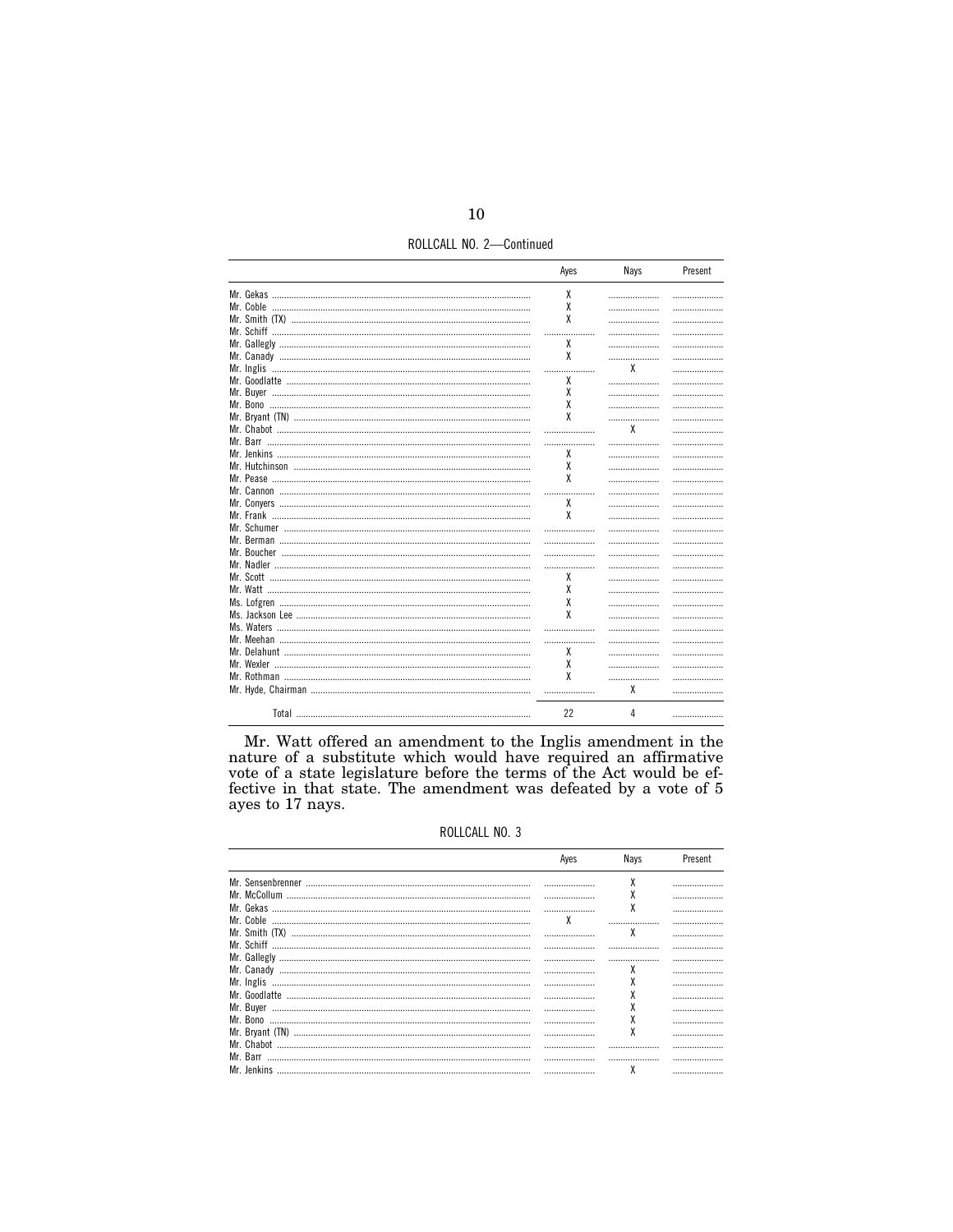ROLLCALL NO. 3-Continued

|                | Aves | Navs | Present |
|----------------|------|------|---------|
| Mr. Hutchinson |      | χ    |         |
|                |      | χ    |         |
|                |      |      |         |
|                |      |      |         |
|                |      | X    |         |
|                |      |      |         |
| Mr. Berman     |      |      |         |
| Mr. Boucher    |      |      |         |
|                |      |      |         |
| Mr. Scott      | χ    |      |         |
| Mr Watt        | X    |      |         |
|                |      | X    |         |
|                | χ    |      |         |
|                |      |      |         |
|                |      |      |         |
|                | χ    |      |         |
|                |      | X    |         |
|                |      | χ    |         |
|                |      |      |         |
|                |      |      |         |
|                | 5    |      |         |

Final Passage. Mr. Hyde moved to report H.R. 911, as amended, favorably to the whole House. The bill was ordered favorably reported by a roll call vote of  $20-7$ .

ROLLCALL NO. 4

| Ayes         | Nays | Present |
|--------------|------|---------|
| X            |      | .       |
| χ            |      | .       |
| χ            |      | .       |
| X            |      | .       |
|              |      | .       |
|              |      | .       |
|              |      | .       |
| X            |      | .       |
| χ            |      | .       |
| χ            |      | .       |
| χ            |      | .       |
| χ            |      | .       |
| χ            |      | .       |
| χ            |      | .       |
| χ            |      |         |
| χ            |      | .       |
| χ            |      | .       |
| χ            |      | .       |
|              |      | .       |
|              |      | .       |
|              | X    | .       |
|              |      | .       |
|              |      | .       |
|              |      | .       |
|              |      | .       |
|              | X    | .       |
|              | χ    | .       |
|              | X    | .       |
|              | X    |         |
| X            |      |         |
|              | X    |         |
| χ            |      |         |
|              | X    | .       |
| $\mathsf{X}$ |      |         |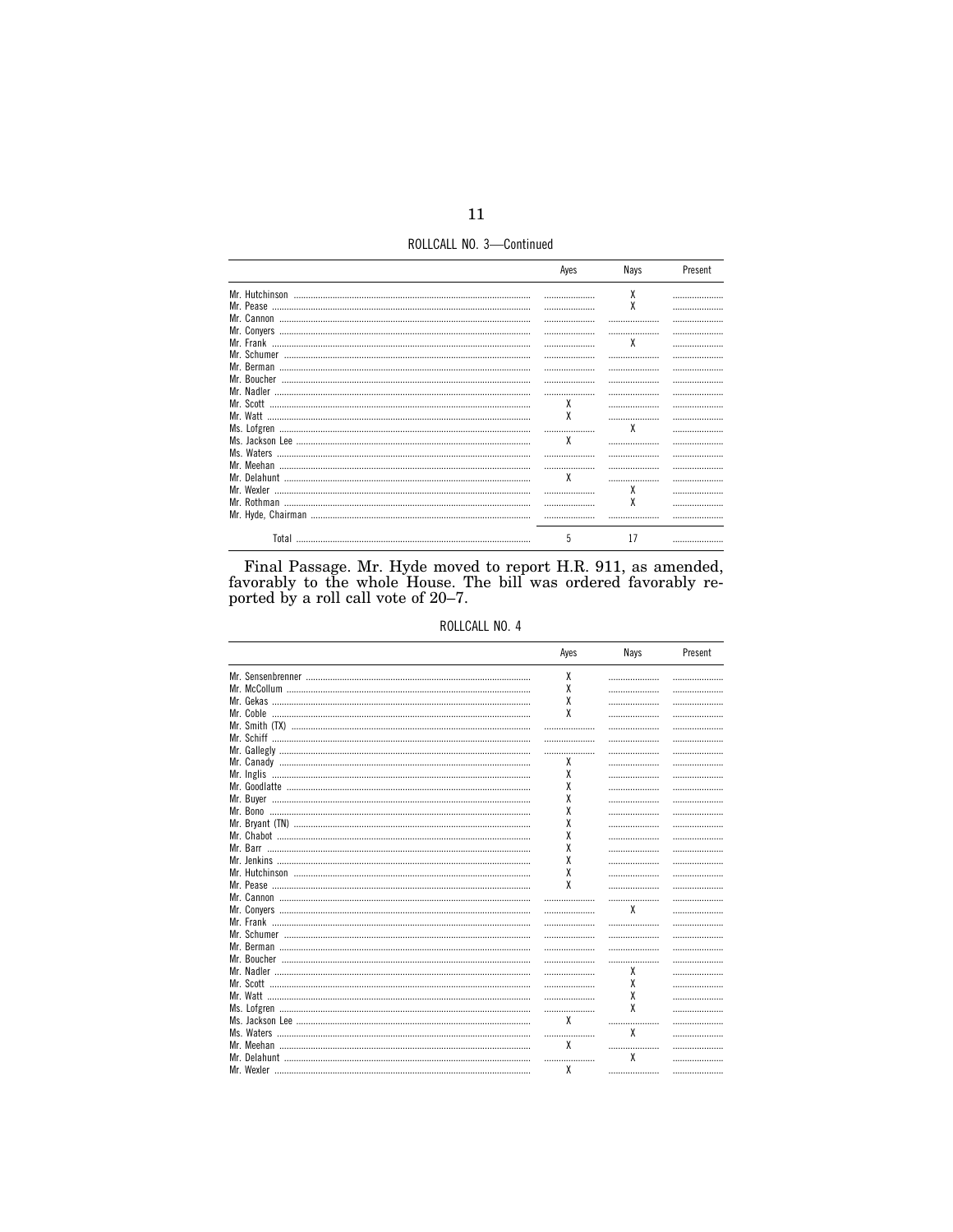ROLLCALL NO. 4-Continued

|            | Aves | resent'      |
|------------|------|--------------|
| Mr Rothman |      | <br><br><br> |
| Total      |      |              |

### **COMMITTEE OVERSIGHT FINDINGS**

In compliance with clause  $2(1)(3)(A)$  of rule XI of the Rules of the House of Representatives, the Committee reports that the findings and recommendations of the Committee, based on oversight activities under clause  $2(b)(1)$  of rule X of the Rules of the House of Representatives, are incorporated in the descriptive portions of this report.

#### COMMITTEE ON GOVERNMENT REFORM AND OVERSIGHT FINDINGS

No findings or recommendations of the Committee on Government Reform and Oversight were received as referred to in clause  $2(1)(3)(D)$  of rule XI of the Rules of the House of Representatives.

#### NEW BUDGET AUTHORITY AND TAX EXPENDITURES

Clause  $2(1)(3)(B)$  of House Rule XI is inapplicable because this legislation does not provide new budgetary authority or increased tax expenditures.

### CONGRESSIONAL BUDGET OFFICE COST ESTIMATE

In compliance with clause  $2(I)(C)(3)$  of rule XI of the Rules of the House of Representatives, the Committee sets forth, with respect to the bill, H.R. 911, the following estimate and comparison prepared by the Director of the Congressional Budget Office under section 403 of the Congressional Budget Act of 1974:

> U.S. CONGRESS, CONGRESSIONAL BUDGET OFFICE, Washington, DC, May 16, 1997.

Hon. HENRY J. HYDE, Chairman, Committee on the Judiciary, House of Representatives, Washington, DC.

DEAR MR. CHAIRMAN: The Congressional Office has prepared the enclosed cost estimate for H.R. 911, the Volunteer Protection Act of 1997.

If you wish further details on this estimate, we will be pleased to provide them. The CBO staff contacts are John R. Righter (for federal costs), who can be reached at 226–2860, and Leo Lex (for the state and local impact), who can be reached at 225–3220.

Sincerely,

JUNE E. O'NEILL, Director.

Enclosure.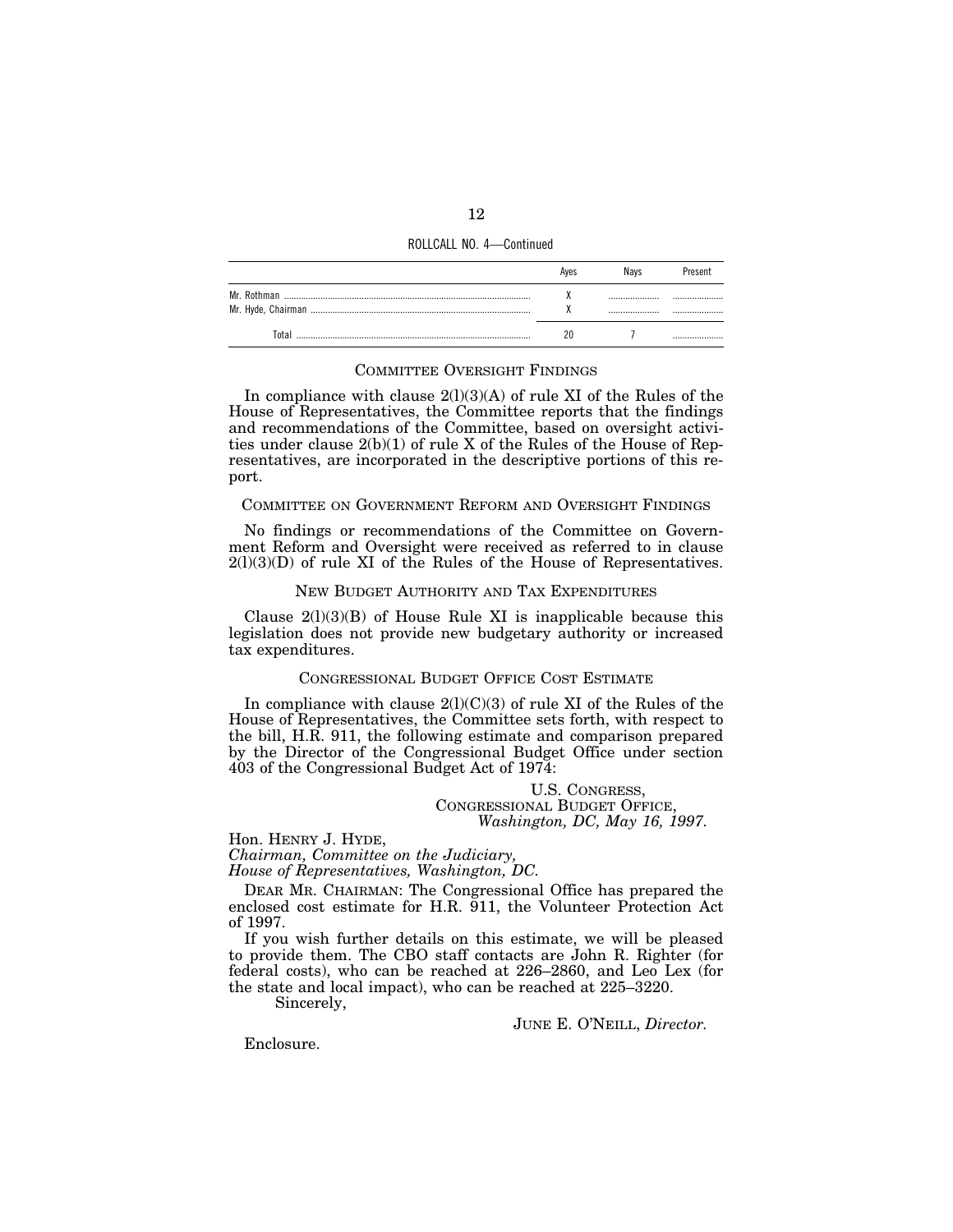### *H.R. 911—Volunteer Protection Act of 1997*

H.R. 911 would protect individuals who volunteer their services to nonprofit organizations and government agencies from personal liability in certain cases. CBO estimates that enacting this bill would have no impact on the federal budget. Because the bill would not affect direct spending or receipts, pay-as-you-go procedures would not apply.

H.R. 911 contains an intergovernmental mandate as defined in the Unfunded Mandates Reform Act of 1995 (UMRA), but CBO estimates that the costs of complying with that mandate would be minimal and would not exceed the threshold established in the law (\$50 million in 1996, adjusted annually for inflation). The bill contains no new private-sector mandates as defined in UMRA.

The bill explicitly preempts any state law that would be less strict or inconsistent with provisions in the bill. Such a preemption constitutes an intergovernmental mandate as defined in UMRA. However, by passing appropriate legislation, states may elect to declare that the provisions of H.R. 911 do not apply to cases in state courts if all of the parties to the case are residents of the state.

Liability cases against volunteers are uncommon. Given their limited number, and the even more limited number of cases where a state, local, or tribal government might be a plaintiff suing a volunteer, the costs resulting from this preemption of state laws would be minimal.

The CBO staff contacts are John R. Righter (for federal costs), who can be reached at 226–2860, and Leo Lex (for the state and local impact), who can be reached at 225–3220. The estimate was approved by Paul N. Van de Water, Assistant Director for Budget Analysis.

### CONSTITUTIONAL AUTHORITY STATEMENT

Pursuant to rule XI, clause 2(l)(4) of the Rules of the House of Representatives, the Committee finds the authority for this legislation in Article I, section 8, clause 3 of the United States Constitution, and the fourteenth amendment to the United States Constitution.

### SECTION-BY-SECTION ANALYSIS

### SECTION 1. SHORT TITLE

The bill may be cited as the "Volunteer Protection Act of 1997."

#### SECTION 2. FINDINGS AND PURPOSE

Congress finds that volunteers have been deterred from offering their services due to liability concerns; that volunteers, nonprofit organizations, and government entities have faced increased liability insurance costs due to unwarranted litigation; that nonprofit organizations and government entities have been adversely affected by a resulting withdrawal of volunteers; and that much-needed contributions to communities have thereby also been diminished. Clarifying and limiting the liability risk assumed by volunteers is an appropriate subject for federal legislation because of the national scope of the problems, federal expenditures on volunteer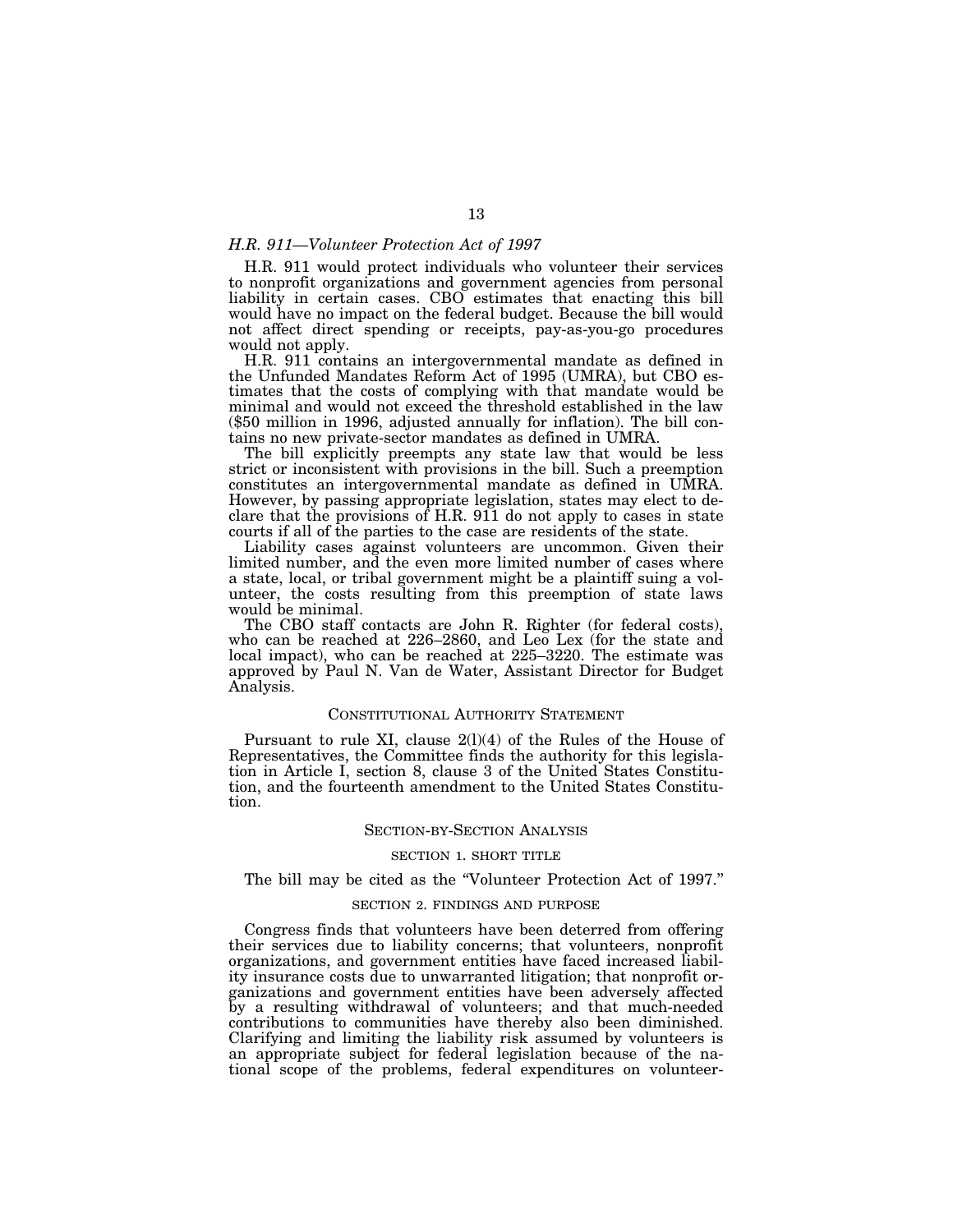based social programs, the federal government's inability to carry out all services provided by such organizations, and due to the effects on interstate commerce. The legislation will serve those who need and use nonprofit and government programs and will sustain the availability of programs dependent on volunteers.

### SECTION 3. PREEMPTION AND ELECTION OF STATE NONAPPLICABILITY

While the bill will generally preempt State law to the extent that it is inconsistent with the bill, the bill will not preempt any State laws that provide additional protections from liability relating to volunteers, nonprofit organizations, and government entities. This sets an outer limit of volunteer liability, while permitting States to provide greater protections.

The bill also permits a State to opt out of the bill's coverage in any civil action against a volunteer, nonprofit organization, or government entity in State court in which all parties are citizens of the State. This permits States to elect to apply their own legal rules in cases involving more purely State interests. The state must opt out in a free-standing bill.

# SECTION 4. LIMITATION ON LIABILITY FOR VOLUNTEERS

The bill provides that a volunteer of a nonprofit organization or government entity will generally be relieved of liability for harm caused if (1) the volunteer was acting within the scope of the volunteer's responsibilities; (2) the volunteer was properly licensed, certified, or authorized by the State in which the harm occurred, if such authorization is required; (3) the harm was not caused by willful or criminal misconduct, gross negligence, reckless misconduct, or a conscious, flagrant indifference to the rights or safety of the individual harmed by the volunteer; and (4) the harm was not caused by the volunteer operating a motor vehicle, vessel, aircraft, or other vehicle for which the State requires the owner or operator to possess an operator's license or maintain insurance. This section explicitly specifies that it does not affect any civil action brought by any nonprofit organization or government entity against any volunteer of such organization or entity. This section also does not affect the liability of any nonprofit organization or government entity with respect to harm caused by a volunteer.

The bill further specifies that the following types of State laws shall not be construed as inconsistent with the bill:  $(1)$  any State law requiring a nonprofit organization or governmental entity to adhere to risk management or mandatory training procedures; (2) any State law making an organization or entity liable for the acts or omissions of its volunteers to the same extent as an employer is liable for the acts or omissions of its employees; (3) any State law making a liability limit inapplicable if the civil action is brought by an officer of a State or local government pursuant to State or local law; (4) and any State law making a liability limit applicable only if the nonprofit organization or governmental entity provides a financially secure source of recovery for individuals who suffer harm as a result of actions taken by a volunteer on behalf of the organization or entity.

The bill also limits punitive damages that may be awarded against volunteers based on harm caused by a volunteer acting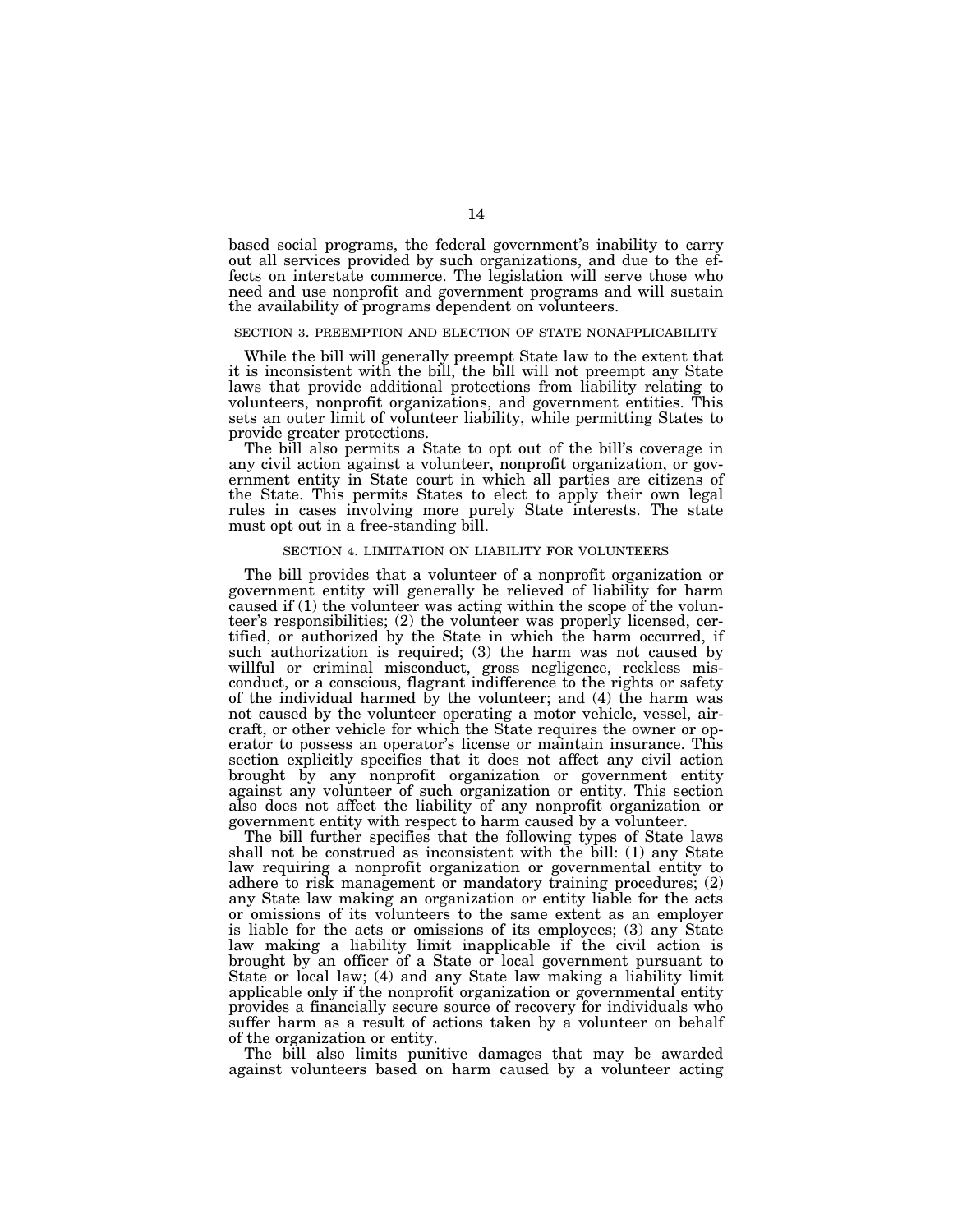within the scope of the volunteer's responsibilities. In such cases, punitive damages against any such defendant will be available only where the claimant demonstrates by clear and convincing evidence that the volunteer proximately caused the harm through willful or criminal misconduct, or a conscious, flagrant indifference to the rights or safety of the individual harmed. This ensures that punitive damages, which are intended to punish the defendant and not to compensate the plaintiff, are available only where a volunteer has acted in an egregious fashion warranting such an award.

The bill separately provides that none of the liability limitations in the Act will apply to any misconduct that constitutes a crime of violence, act of international terrorism, or hate crime, or to any misconduct that involves a sexual offense, the violation of any State or Federal civil rights law, or intoxication or drug use. The provisions of this subsection therefore also limit the provisions of Section 5 relating to joint and several liability.

#### SECTION 5. LIABILITY FOR NONECONOMIC LOSS

The bill includes joint and several liability reforms applicable to any civil action against a volunteer based on an action of a volunteer acting within the scope of the volunteer's responsibilities. In such actions, the liability of any defendant who is a volunteer for noneconomic loss will be proportional to that defendant's responsibility for the harm. Any such defendant will continue to be jointly and severally liable for economic loss. This promotes a balance between ensuring full compensation for economic losses (including medical expenses, lost earnings, replacement services, and out-ofpocket expenses, etc.), and ensuring fairness in not holding volunteers responsible for noneconomic harm that they do not cause.

#### SECTION 6. DEFINITIONS

This section defines significant terms in the bill: "economic loss," "harm," "noneconomic loss," "nonprofit organization," "state," and ''volunteer.''

The term "nonprofit organization" includes organizations which have obtained tax exempt status under section  $501(c)(3)$  of the Internal Revenue Code. It also includes organizations which may or may not have not obtained certification as tax-exempt organizations under the Internal Revenue Code, but which are nevertheless conducted for public benefit and operated primarily for charitable, civic, educational, religious, welfare or health purposes. For example, the definition is intended to include trade and professional associations and other business leagues which are exempt from taxation under section 501(c)(6) of the Internal Revenue Code. It would also include organizations which are not tax-exempt but which meet the "public benefit" and "operated primarily" tests.

The Act specifically excludes from the definition of ''nonprofit organization'' any organization which practices any action which constitutes a hate crime referred to in subsection  $(b)(1)$  of the first section of the Hate Crimes Statistics Act. In order to fall within this exclusion, it would not be sufficient that the organization practice the conduct that forms the predicate of a crime referenced in that statute. That is, the organization's action must rise to the level of a crime.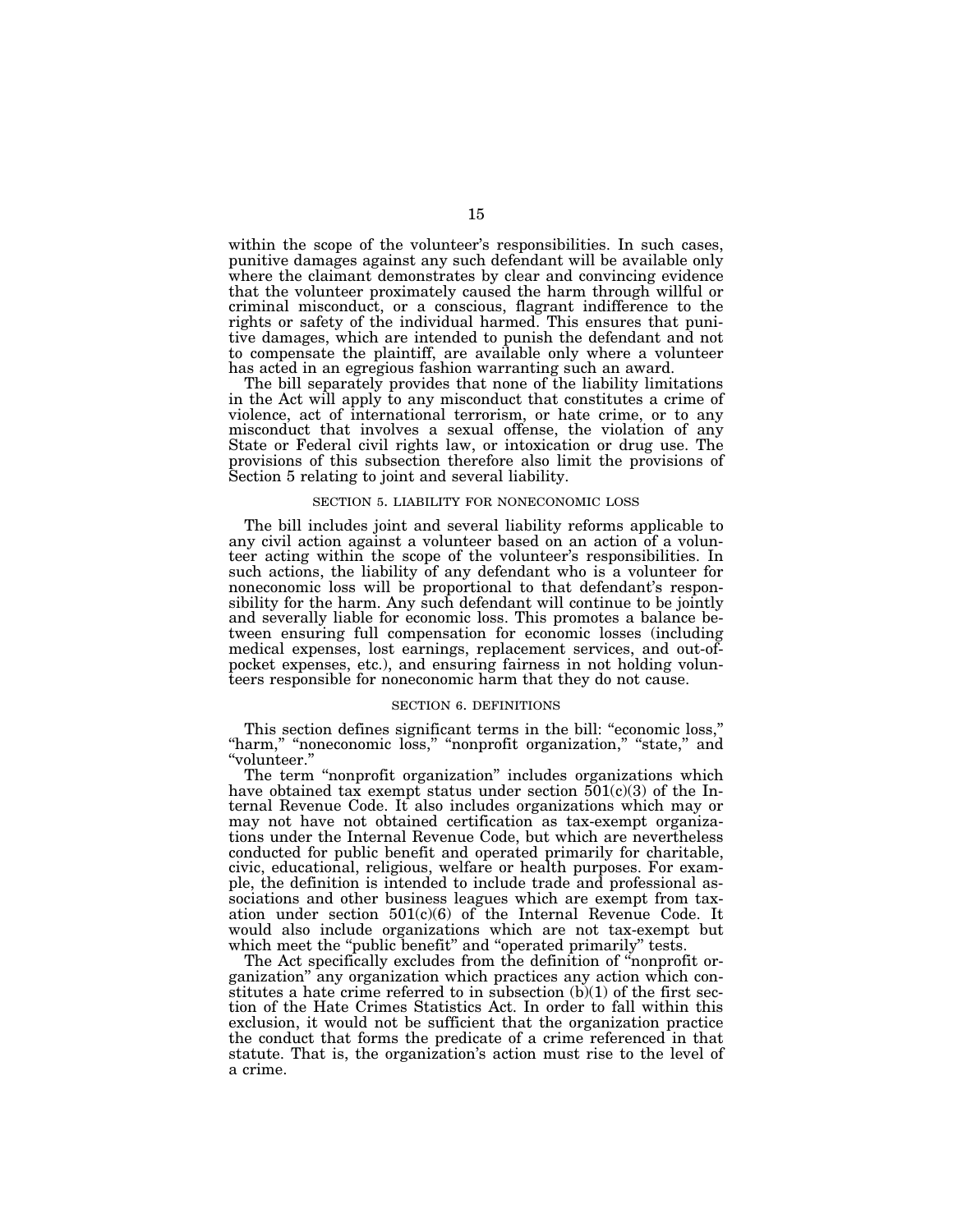# SECTION 7. EFFECTIVE DATE

The bill will take effect 90 days after the date of enactment. It will apply to any claim filed on or after the effective date, if the harm that is the subject of the claim or the conduct that caused the harm occurred after the effective date.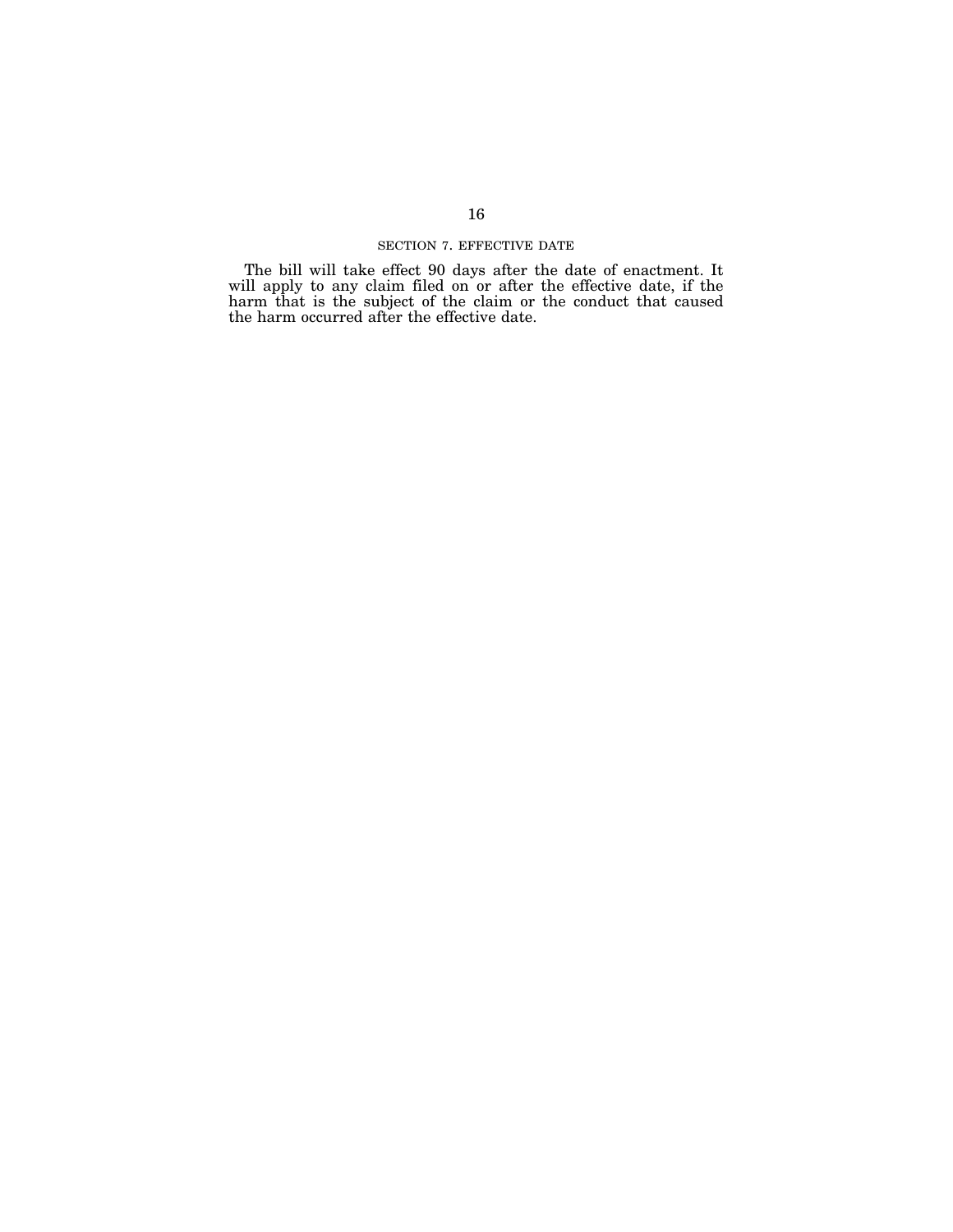# DISSENTING VIEWS

Although we are fully supportive of increased volunteerism in our communities, we cannot support this well-intended, but poorly conceived legislation. The substitute amendment to H.R. 911 approved by the Committee is not only irrelevant to the issue of increasing volunteerism, it is redundant of many state laws, and is dangerous because of drafting problems that are likely to invite unintended consequences.

While we know of no volunteer liability case in the state courts whose outcome would have changed had this proposal been law,<sup>1</sup> this legislation is a classic case of unwarranted intrusion by the federal government into state prerogatives. H.R. 911 is particularly unnecessary in light of the fact that every state in the Union has enacted some form of protection for volunteers and charities. 2 We find it ironic that this ''Washington knows best'' mandate is being advanced by a party which repeatedly proclaims ''states' rights'' as a governing philosophy.

Moreover, not only is there no evidence of a decline in volunteerism in recent years, but there is no indication of any relationship between volunteer activity and any perceived risk of civil liability. We also oppose the legislation because it continues to allow the insulation of tortious conduct by hate groups and other undesirable entities, unnecessarily eliminates joint and several liability and limits punitive damages, and fails to adequately protect innocent victims.

For these and the reasons set forth below, we dissent from H.R. 911 as reported by the Committee.

# 1. NO EMPIRICAL EVIDENCE OF LINK BETWEEN VOLUNTEERISM AND RISK OF CIVIL LIABILITY

While proponents of H.R. 911 claim that volunteerism is on the decline because of a "litigation explosion," there is no verifiable evidence to support this notion. During hearings on H.R. 911, no witness was able to identify a single case whose outcome would have been altered had this proposal been law at the time the case was brought. 3 At the Judiciary Committee's recent hearing Professor

<sup>&</sup>lt;sup>1</sup>We have done a Westlaw search of all reported decisions at the federal and state level during the last seven years involving the terms "volunteer," "liability," and negligence, and H.R. 911 would not have altered the o

is unrelated to our tort laws. A landmark study by Robert Putnam identified the five leading social and economic factors which impact on volunteerism: (1) the movement of women into the workforce; (2) the necessity for Americans to work more hours to maintain their standard of living; (3) the mobility of people in America; (4) demographic changes, such as fewer marriages,<br>more divorces, fewer children and lower real wages; and (5) the transformation of leisure time<br>from volunteering to watching Social Capital. 6:1 *Journal of Democracy* 65, Jan. 1995. Another study shows that for every 100 Continued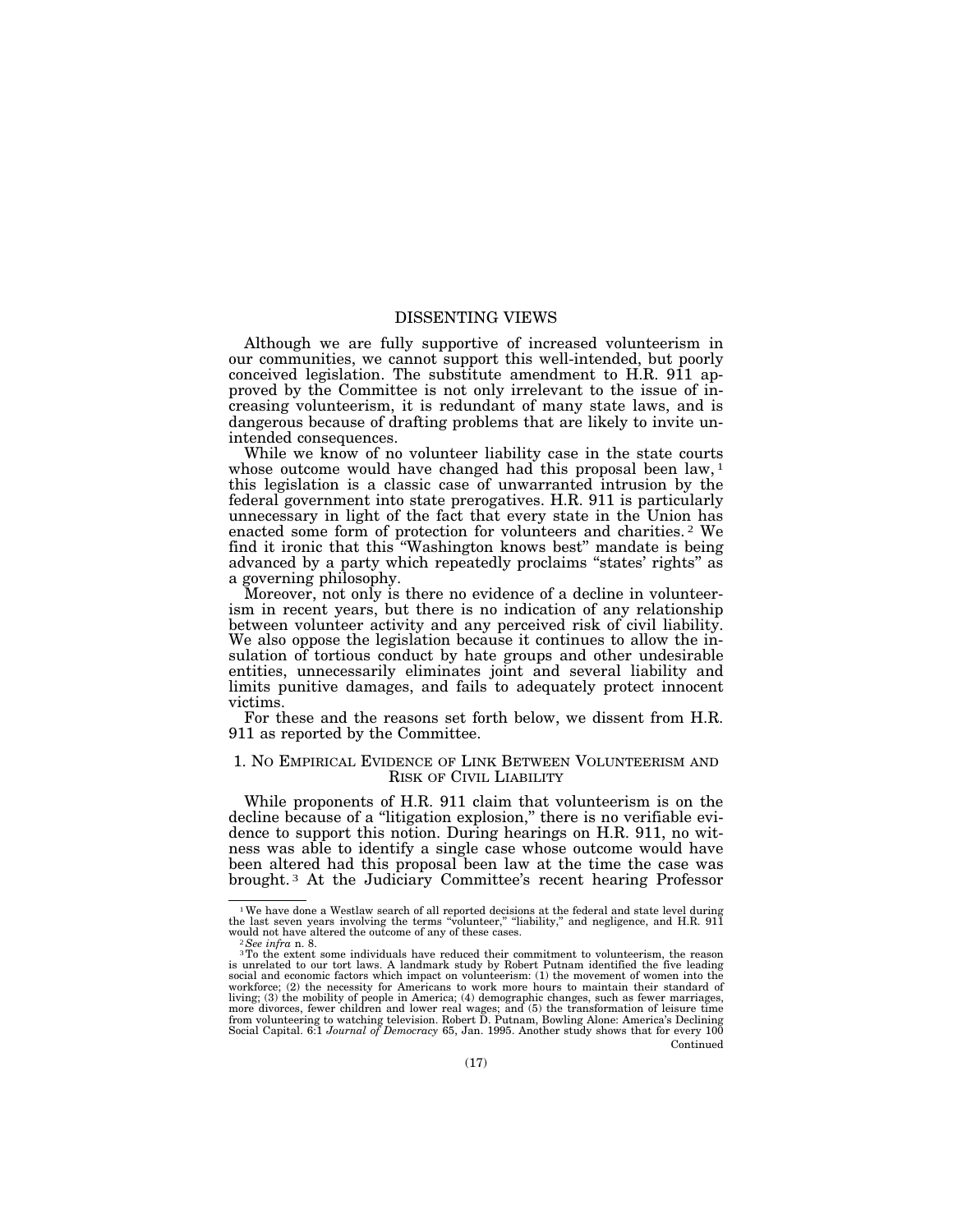Andrew Popper of American University testified that no em empirical case has been made for federal intervention in the area of volunteer liability.

The literature does not reveal a single independent study, much less a juried piece of research, suggesting that federally imposed tort immunity will increase the number, frequency, or quality of volunteers. While there has been frequent and well publicized speculation that these benefits might accrue, speculation, rhetoric, and emotionalism are hardly the basis for federal preemption of state law. 4

To the contrary, the empirical evidence shows a strong increase in volunteerism in recent years. Director of the Roper Center, Everett C. Ladd, notes that evidence taken from numerous polls documents a striking increase in such involvement.<sup>5</sup> In addition, surveys by the *Los Angeles Times* and Princeton Survey Research show growth in volunteerism in recent years. 6

Given the dearth of empirical support, it is premature to consider federal preemptive legislation. As Professor Popper observed, ''[t]he notion of a Congressional mandate changing state law is troubling, particularly in the absence of a showing that there is a national crisis, that a federal law will resolve the crisis, or that the consumers who are effected adversely by the law will be protected through some other mechanism."7

### 2. ABROGATES OUR TRADITIONAL RESPECT FOR STATE AUTHORITY IN TORT LAW

To the extent there is any problem with volunteer liability, the states are fully capable of passing their own laws protecting volunteers from personal civil liability. A survey by the Nonprofit Risk Management Center reveals that every state now has a law specifically limiting the legal liability volunteers or non-profit organizations. 8 In addition to limitations on the liability of directors and officers, 9 38 states limit the liability of volunteers for simple negligence, 10 and another 20 states provide additional exemptions for recklessness and gross negligence by volunteers. 11

Moreover, as the bill is drafted, it invites legal challenges to Congressional authority to legislate in this area, given the Supreme

people who express interest in Big Brothers/Big Sisters of America, only 43 actually apply learn<br>the amount of work involved. "Work Defeating Volunteer Spirit: Summit to Address Problem,"<br>The Chicago Tribune, March 27, 199

Applies Business Surface, Surface 11, 1990.<br>
<sup>4</sup>Volunteer Liability Legislation: Hearing before the House Comm. on the Judiciary, 105th<br>
Cong. 1st Sess. (April 23, 1997) [hereinafter, "1997 Volunteer Liability Hearing"] (s

Andrew Popper at 4). 5 Pama Mitchell, "Trend Watch: Volunteers of America," The Atlanta Constitution (August 22,<br>1996).  $6$ *Id.* 

<sup>7</sup> *Id.*

 $^\mathrm{s}$  Nonprofit Risk Management Center, "State Liability Laws for Charitable Organizations and Volunteers" (1996).

<sup>&</sup>lt;sup>9</sup>*Id.* at 9.<br><sup>10</sup>*Id.* at 7.<br><sup>11</sup>*Id.* Several states also limit liability by the charitable organizations themselves as well as their volunteers. *Id.* at 5.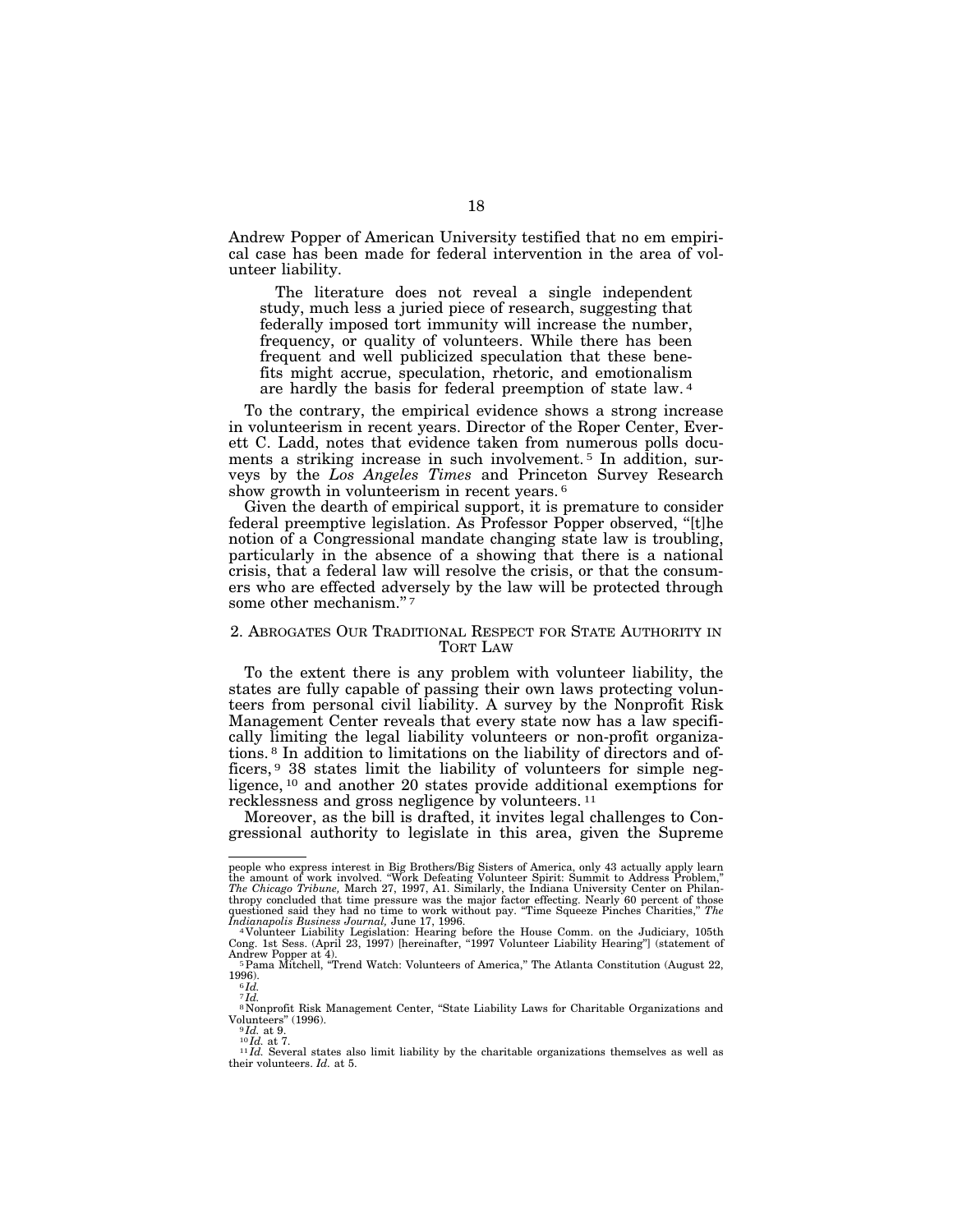Court's recent decision in *United States* v. *Lopez.* 12 In particular, Justice Department Office of Legal Counsel has expressed concern that the bill would invite constitutional challenges because its coverage is not limited to volunteer organizations that engage in interstate commerce or liability that arises by reason of volunteer services affecting interstate commerce. 13 Significantly, the Majority rejected an amendment offered by Mr. Conyers which would have remedied the constitutional concern by making the bill voluntary to the states.

Proponents' arguments that the legislation protects state prerogatives because it allows the states to elect not to have the provisions apply <sup>14</sup> miss the mark. It is an odd formulation of federalism which grants all power to Congress unless the states affirmatively act to protect their interests. As proponents well know, it is no easy feat to obtain approval in a state house and senate and obtain the governor's signature. Moreover, many states only meet on a biennial basis and couldn't even consider electing to opt-out for several years.

Moreover, the opt-out provision is unduly narrow in that it would only allow states to preserve their laws if all the parties are residents of the state. This is a subset of the types of matters that fall within state tort law under traditional conflict of law principles, which frequently include legal actions involving litigants who do not reside within the state. 15

#### 3. FAILS TO PROTECT AGAINST ABUSE BY HATE GROUPS

Although H.R. 911 includes some minimal safeguards to insure that protection from liability does not inure to members of hate groups, these protections do not go nearly far enough. For example, the provision in the bill exempting members of hate groups from the liability limitations in the bill 16 does nothing to insure that state law does not unnecessarily immunize such persons. Thus if a particular state provides across the board immunity to volunteers, H.R. 911 continues to allow a member of a militia or hate group who negligently entrusts a gun to a child (who in turn harms an innocent victim) to avoid responsibility for the negligent entrustment. This is not appropriate. It would seem that if there truly is a basis for federalizing the field of volunteer liability (as

<sup>12</sup> 514 S.Ct. 549 (1995). In *Lopez,* The Court held that the Gun-Free School Zones Act of 1990, which made illegal the knowing possession of a gun in a school zone, was beyond Congress'<br>Commerce Clause authority. Last year, Congress acted to remedy the constitutional infirmity<br>in the Gun-Free School Zones law by limi

tical to the approach taken in the original version of H.R. 911, introduced by Rep. Porter during the last seven Congresses which had been approved by the 103rd Congress as an amendment<br>to the National and Community Service Act of 1990. See 139 Cong. Rec. P. 860 (July 28, 1993).<br>The volunteer approach also avoids the

respect to an issue in tort are determined by the local law of the state which, with respect to that issue, has the most significant relationship to the occurrence and the parties. . . .'' Thus state law would ordinarily apply even if a party resided outside of the state if the injury took<br>place within the state. Restatement (Second) Conflict of Laws Sec. 145 (1971).

 $16$  Sec. 6(4). This language was added pursuant to an amendment offered by Ms. Jackson Lee.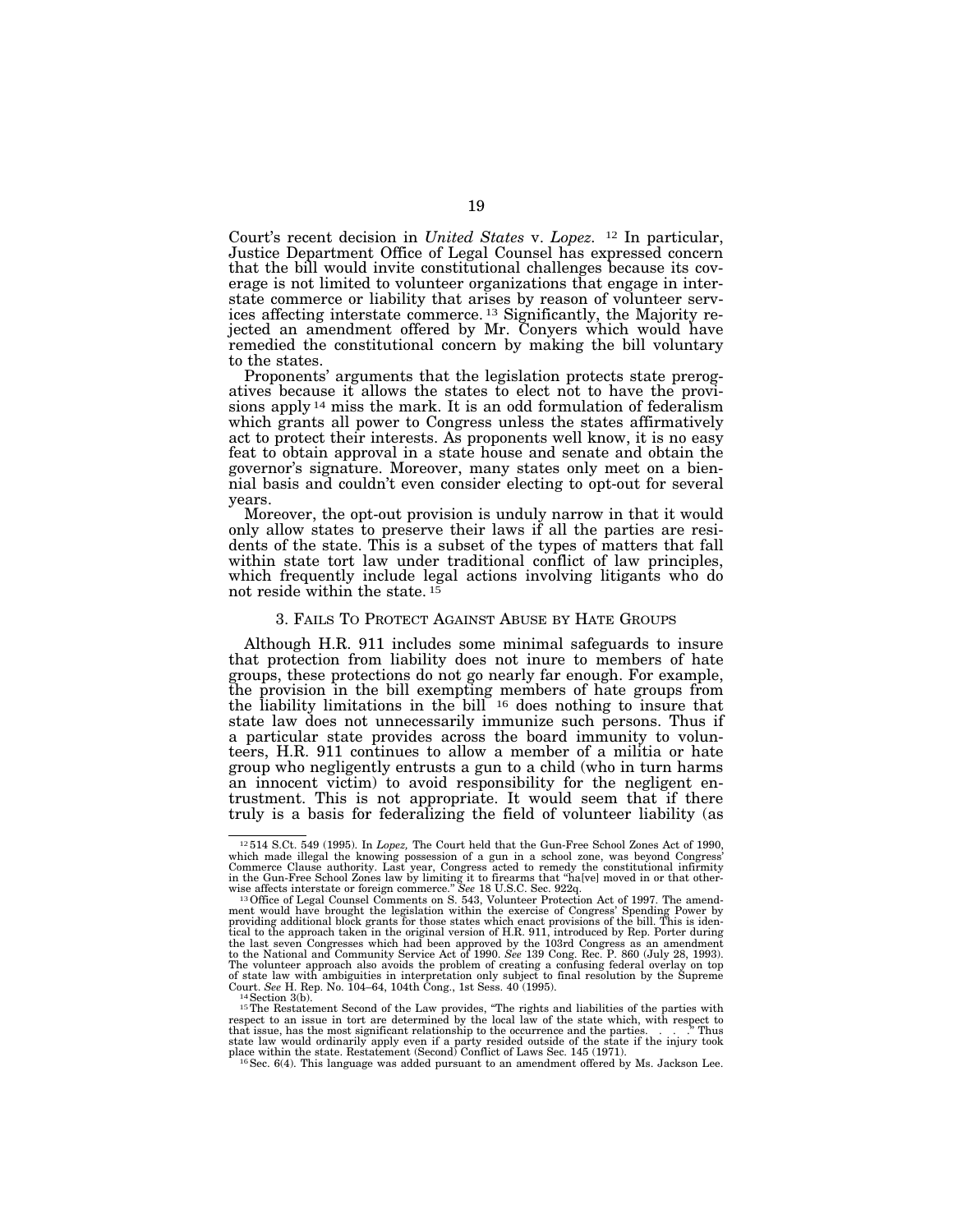the legislation's proponents claim), no civil immunity of hate group members should be tolerated.

It is because of the bill's failure to provide full protection against harm perpetrated by hate group members that the Southern Poverty Law Center has chosen to oppose the legislation. Their Chief Trial Counsel, Morris Dees, has written:

Under this legislation . . . a state could maintain or reinstate protections for volunteers of white supremacists, neo-Nazi and violent militia groups—the types of organizations the Southern Poverty Law center has crippled over the past ten years through the use of both federal and state tort laws. . . . Without two-way preemption, ensuring that volunteers connected with hate groups are never insulated from liability, we would oppose H.R. 911. 17

### 4. UNNECESSARILY ELIMINATES JOINT AND SEVERAL LIABILITY AND LIMITS PUNITIVE DAMAGES

We also oppose the bill's elimination of joint and several liability for non-economic damages because it severely discriminates against women, children and seniors. This is because losses incurred by high paid CEO's who are victims of negligence are easily translated into economic damages (such as lost wages) which will not be subject to this new limitation. At the same time, damages incurred by a housewife or the loss of a limb by a senior or child, are more likely to included a larger proportion of ''pain and suffering'' damages which would be subject to the proposed limitation on joint and several damages. Moreover, as the bill is drafted, if a volunteer negligently causes an accident while driving a Salvation Army truck, the volunteer cannot be held jointly and severally liable for any non-economic damages that result.<sup>18</sup> We don't believe this loophole was intended by the bill's authors.

H.R. 911's limitations on punitive damages are similarly ill-conceived. 19 Given that almost all volunteers will already be totally exempt from legal liability under section 4(a) of the bill, there is little reason to further restrict the availability of punitive damages, which are incredibly rare to begin with. 20 The only parties who remain subject to liability may well be the very parties whose conduct society would want to deter—such as non-profit fraternity en-

<sup>17</sup>Morris Dees, The Southern Poverty Law Center, Letter to Congressman John Conyers, Jr. (May 16, 1997).<br><sup>18</sup>The joint and several liability provision of Sec. 5 of the bill covers "any civil action against"

a volunteer acting within the scope of the volunteer's responsibilities. . . . " Unlike section 4(a), which limits the application of the exemption for simple negligence to volunteers (1) acting within the scope of their r

were operating a motor vehicle).<br><sup>19</sup>Section 4(e) provides, ''Punitive damages may not be awarded against a volunteer in an ac-<br>tion brought for harm based on the action of a volunteer acting within the scope of the volunteer's responsibilities to a nonprofit organization or governmental entity unless the claimant es-<br>tablishes by clear and convincing evidence that the harm was proximately caused by an action<br>of such volunteer which consti ference to the rights or safety of the individual harmed.'' 20*See* H. Rept. No. 104–64, 104th Cong. 1st Sess. 39 (1999) (citing numerous studies concern-

ing the incidence of punitive damages).